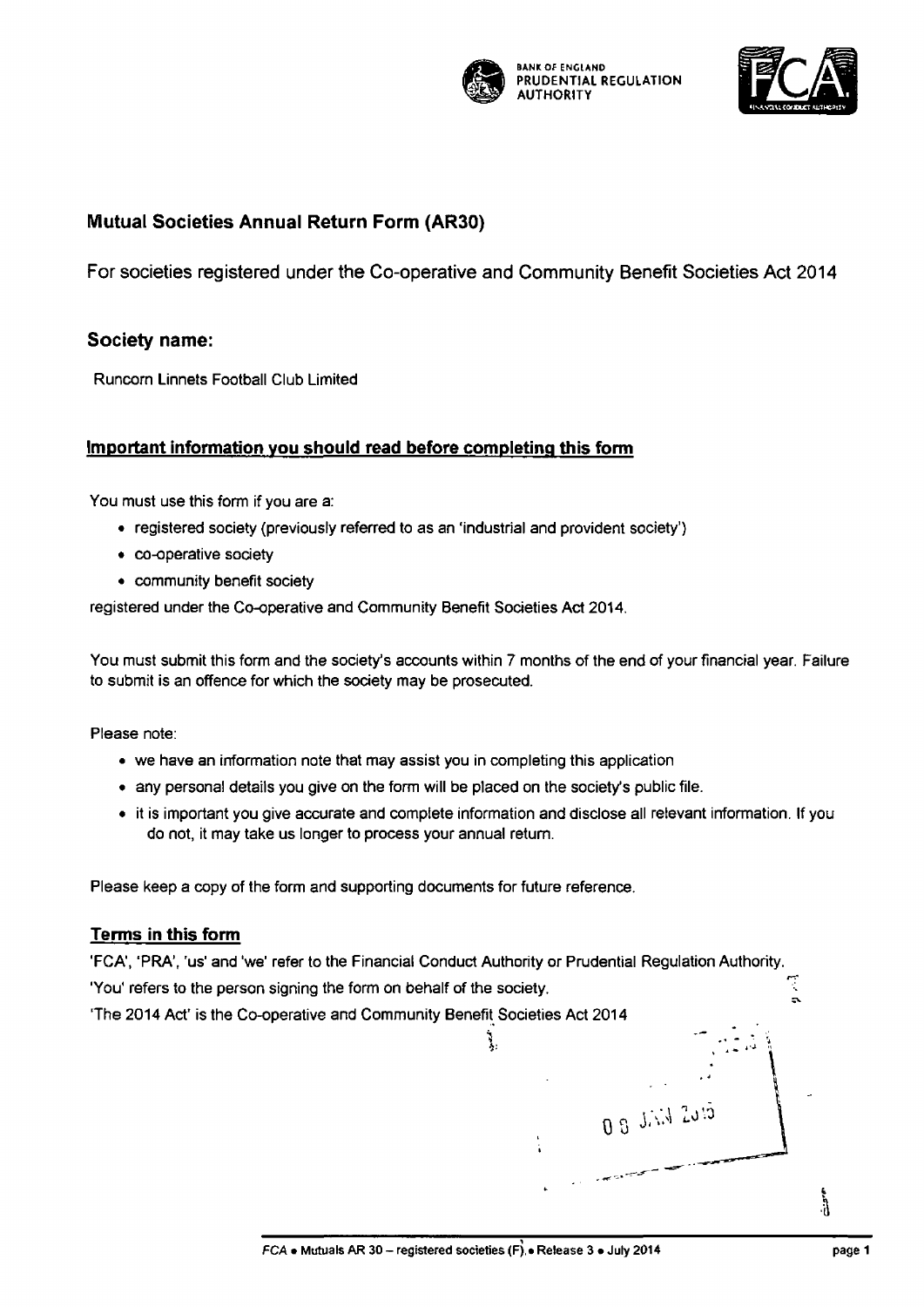



# **Mutual Societies Annual Return Form (AR30)**

For societies registered under the Co-operative and Community Benefit Societies Act 2014

# **Filling in the form**

- 1 If you are using your computer to complete the form:
	- use the TAB key to move from question to question and press SHIFT TAB to move back to the previous question; and
	- print the completed form and arrange for it to be signed by all relevant individuals.
- 2 If you are filling in the form by hand:
	- use black ink;
	- write clearly; and
	- arrange for it to be signed and dated by all relevant individuals.
- 3 If you make a mistake, cross it out and initial the changes; do not use correction fluid.
- 4 If you:
	- leave a question blank;
	- do not get the form signed; or
	- do not attach the required supporting information

without telling us why, we will treat the application as incomplete. This will increase the time taken to assess your application.

5 If there is not enough space on the form, you may use separate sheets of paper. Clearly mark each separate sheet of paper with the relevant question number. Any separate sheets should be signed by the signatories to the form.

# 6 Email a scanned copy of the signed form and supporting documents to

# mutualsannrtns@fca.org.uk

or send it by post to:

Mutuals Team Financial Conduct Authority 25 The North Colonnade Canary Wharf LONDON E14 5HS

# 7. Please make sure you include:

- this form
- a set of printed accounts signed by two members and the secretary (3 signatures in total)
- an audit report or accountant's report where required; and
- any supporting documents.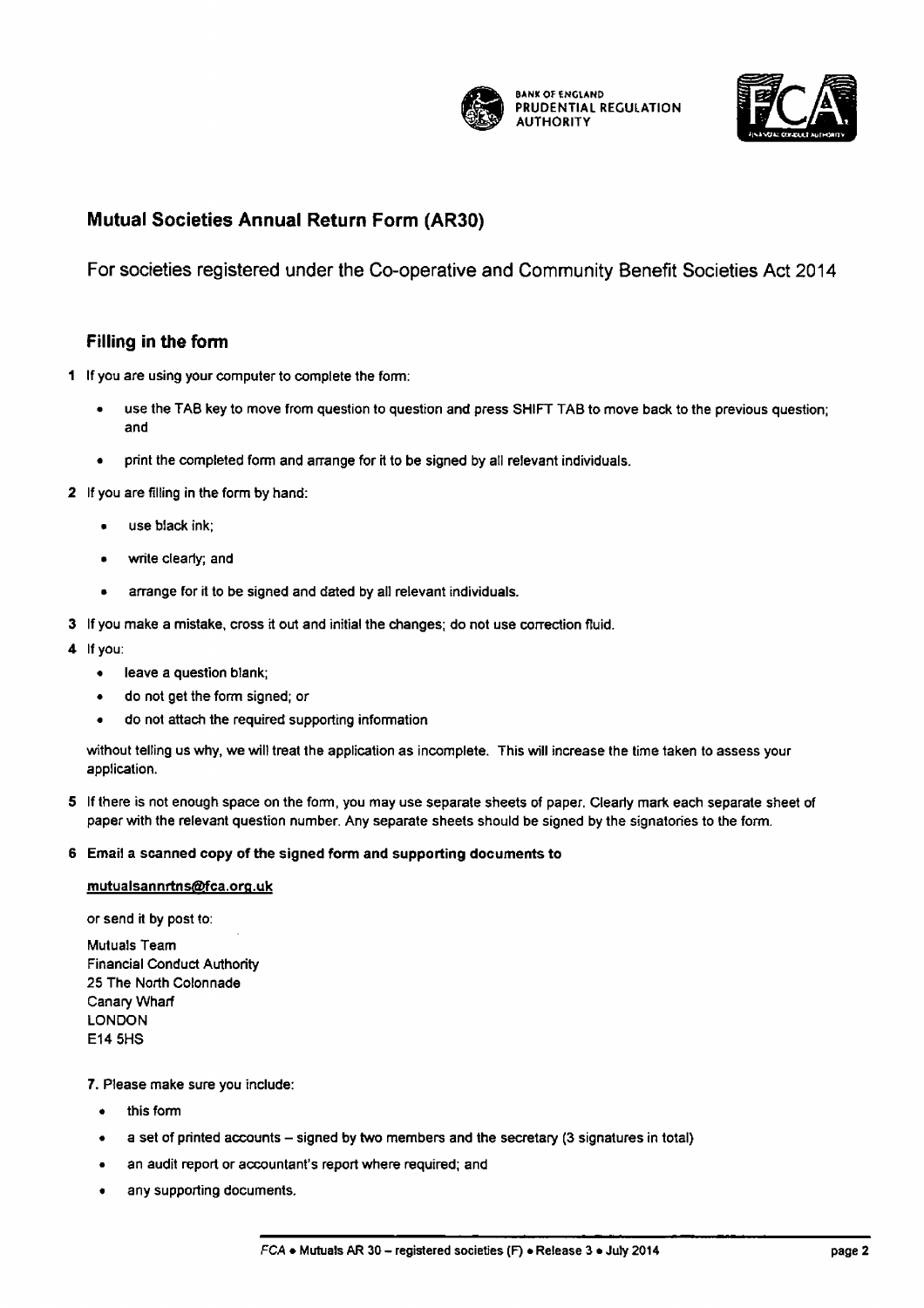# **1 Details of society**

# 11 Details of the society

| Register number   | :29719R          |  |
|-------------------|------------------|--|
| Registered office | 64 Grasmere Road |  |
| address           | <b>Frodsham</b>  |  |
|                   | Cheshire         |  |
|                   |                  |  |
|                   | WA6 7LQ          |  |
| Postcode          |                  |  |
|                   |                  |  |

# 1.2 Year end date (dd/mm/yyyy)

| See Note 1.2 |  |  |             |            |  |    |   |  |  |
|--------------|--|--|-------------|------------|--|----|---|--|--|
|              |  |  | $\mathbf 0$ | $6 \mid l$ |  | -2 | 0 |  |  |

# **Committee of management**

If you are a dub you do not need to give a year of birth in questions 1.3-1.6. The names of the members of the Committee at the date on which the return is signed should be entered below in BLOCK CAPITALS.

# 1.3 Details of Chairman

| Name                       | Derek Greenwood             |  |
|----------------------------|-----------------------------|--|
| <b>Address</b>             | 64 Grasmere Road            |  |
|                            | Frodsham,                   |  |
|                            | <b>Cheshire</b>             |  |
| Postcode                   | $\cdot$ WA6 7LQ             |  |
| Year of birth              | 1948                        |  |
| <b>Business occupation</b> |                             |  |
| and other                  | Retired deputy head teacher |  |
| directorships              |                             |  |

# 1.4 Details of Treasurer

| Name                                              | Philip Wainwright                                         |  |  |
|---------------------------------------------------|-----------------------------------------------------------|--|--|
| Address                                           | Flat 4 The Elms<br>Weston Road Runcom Cheshire<br>WA7 4JS |  |  |
| Postcode                                          |                                                           |  |  |
| Year of birth<br>1954                             |                                                           |  |  |
| Business occupation<br>and other<br>directorships | Retired civil servant                                     |  |  |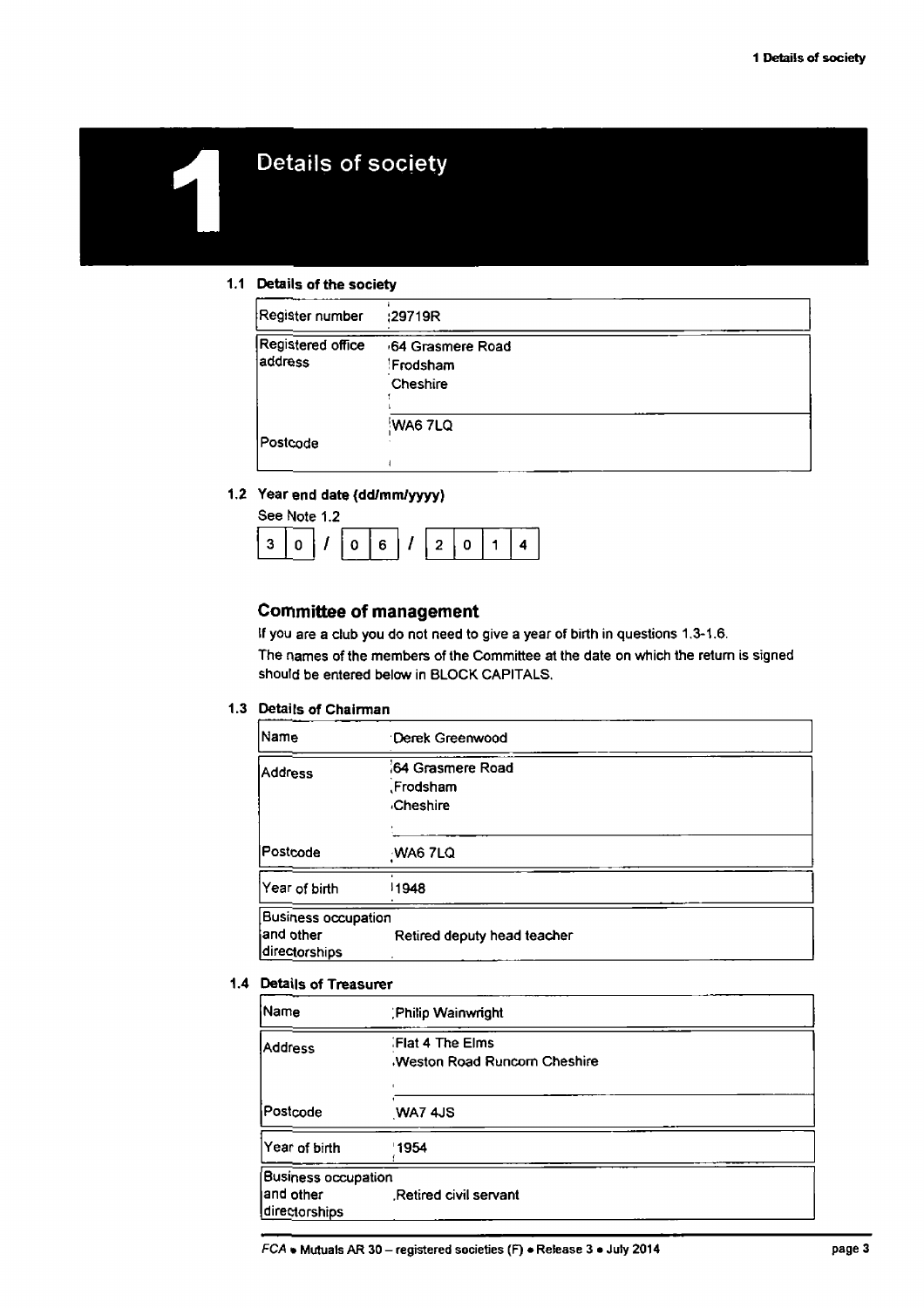1 Details of society

 $\hat{\mathcal{L}}$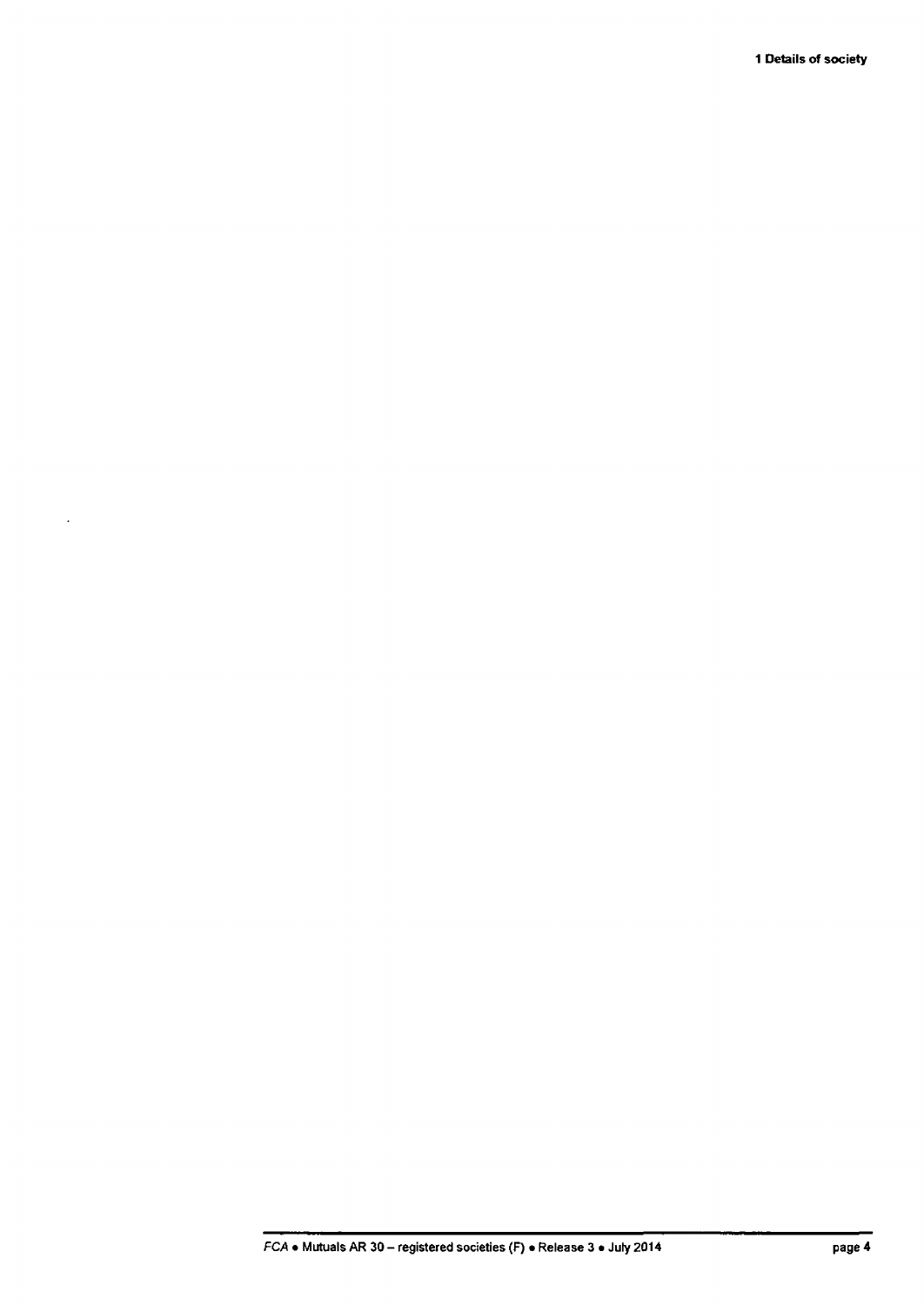# 1.5 Details of Secretary

| Name                                              | David Bettley                                |  |
|---------------------------------------------------|----------------------------------------------|--|
| <b>Address</b>                                    | 107 Brookfield Avenue<br>Runcom<br>¦Cheshire |  |
| Postcode                                          | WA7 5RF                                      |  |
| Year of birth                                     | 1962                                         |  |
| Business occupation<br>and other<br>directorships | ,Journalist (unemployed)                     |  |

# 1.6 Details of Members of the Committee

| <b>Name</b>                     | <b>Address</b>                                                    | Year of<br><b>birth</b> | <b>Business</b><br>occupation<br>and other<br>directorships |
|---------------------------------|-------------------------------------------------------------------|-------------------------|-------------------------------------------------------------|
| <b>Mark Buckley</b>             | 59 The Glen<br>Palacefields<br><b>Runcom</b><br><b>WA7 2TB</b>    | 1967                    | Driver                                                      |
| Ciaran Clotworthy               | 11 Oxford Road<br>Runcom<br>WA7 4NU                               | 1972                    | Events manager                                              |
| Robert Paul Eastup              | 25 Coniston Close<br>Beechwood<br><b>Runcom</b><br><b>WA7 2QJ</b> | 1966                    | Managing director                                           |
| Joseph Hedley<br><b>Edwards</b> | 22 Malpas Road<br>Runcom<br>WA74AE                                | 1939                    | Retired headteacher                                         |
| John Greenhalgh                 | 26 Paddock Rise<br>Beechwood<br>Runcom<br>WA7 3HL                 | 1970                    | Warehouse operative                                         |
| Lynn Johnston                   | 85 Heath Road<br>Runcom<br><b>WA7 5SZ</b>                         | 1956                    | Administration clerk                                        |

Please use separate sheets of paper if you need more space, following the instructions provided in section 5 above.

Please indicate how many separate sheets of paper you have used

# **Please continue, answering all questions.**

<sup>1</sup>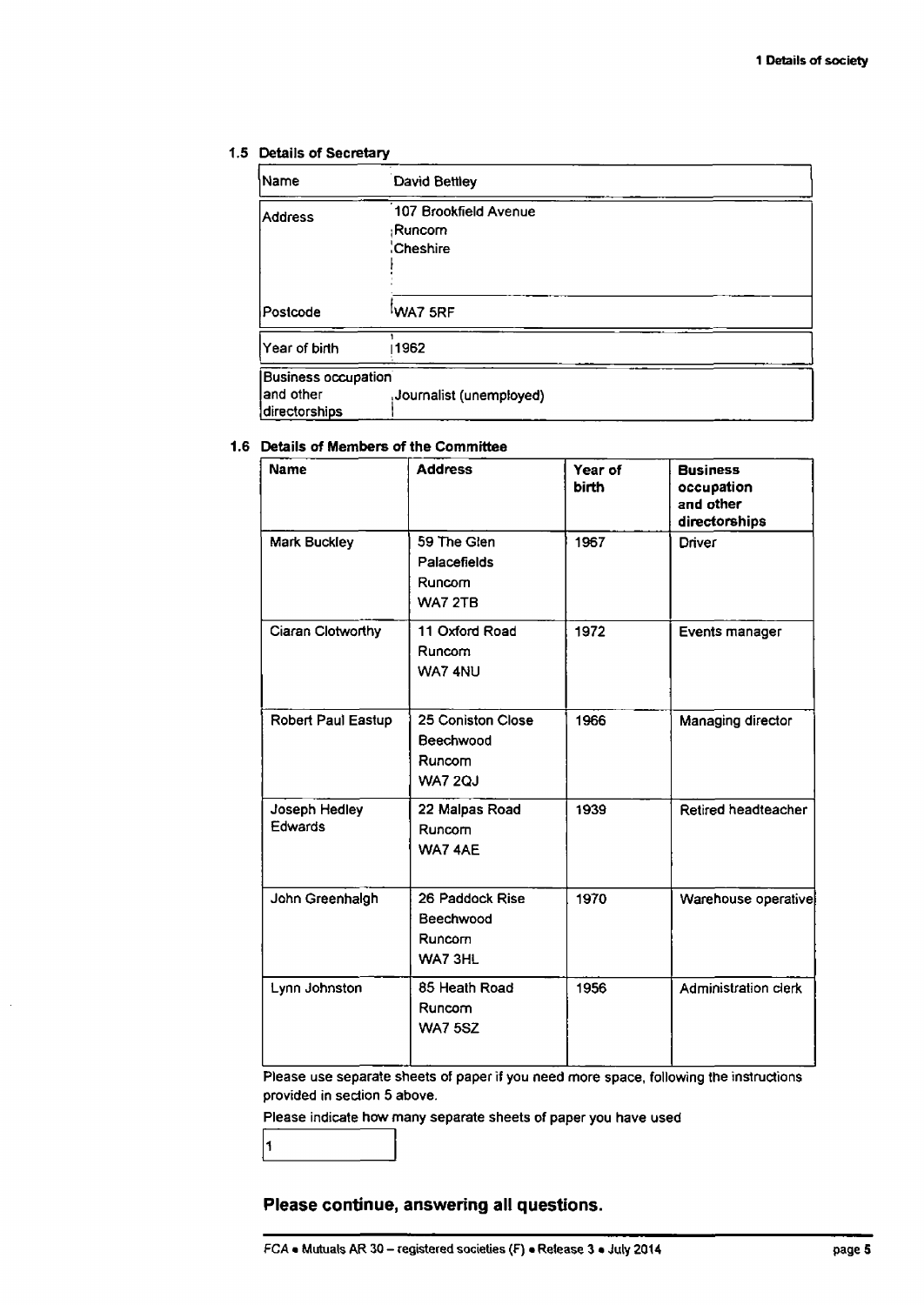# 1.6 Details of Members of the Cosmmittee (continued)

| <b>Name</b>            | <b>Address</b>                                                       | Year of<br><b>Birth</b> | <b>Business</b><br>Occupation and other<br>directorships |
|------------------------|----------------------------------------------------------------------|-------------------------|----------------------------------------------------------|
| Robert Johnston        | 85 Heath Road<br>Runcorn<br><b>WA7 5SZ</b>                           | 1954                    | Maintenance person                                       |
| <b>Steve Pritchard</b> | 64 Waterside Drive<br>Frodsham<br>WA6 7NG                            | 1970                    | Computer programmer                                      |
| David Rose             | 1 Beech Road<br><b>Town Hall Estate</b><br><b>Runcorn</b><br>WA7 SLL | 1961                    | Unemployed                                               |
| Reginald Woods         | 11 Hillside Avenue<br><b>Runcorn</b><br><b>WA74BW</b>                | 1950                    | Retired HR admin clerk                                   |

 $\mathbb{Z}^2$ 

 $\ddot{\phantom{a}}$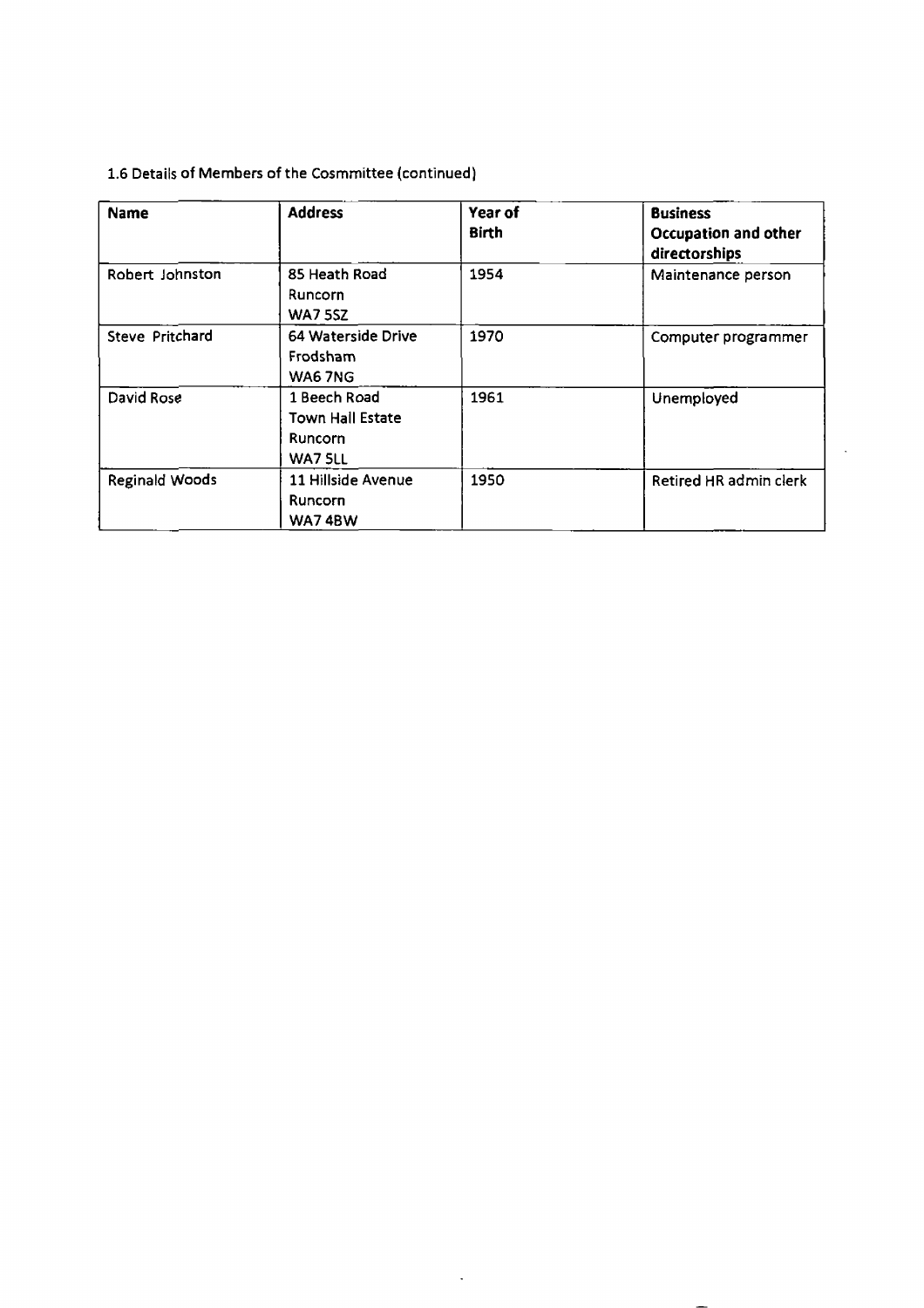**1.7 Are any members of the society's committee disqualified as directors under the Company Director Disqualification Act 1986?** 

S No

 $\Box$  Yes

1.8 Does the society carry out any activity which is regulated under the Financial Services and Markets Act 2000? (e.g. accepting deposits in a form other than withdrawable shares; offering insurance products; undertaking residential mortgage business). If 'yes' please state the society's Financial Services Register firm reference number

| $\boxtimes$ No |  |
|----------------|--|
| 口 Yes          |  |

Financial Services Register firm reference number

**1.9 Is the society a subsidiary of another society?** 

|--|--|

**• Yes** 

**1.10 Does the society have one or more subsidiaries?** 

- **No**  • Yes
- **1.11 Is the society currently accepted by the HM Revenue and Customs as a charity for tax purposes?** 
	- $\boxtimes$  No
	- Yes

Please confirm you have attached a copy of the letter from HM Revenue and Customs confirming charitable tax status:

• Yes

**1.12 Is this society a charity registered with the Office of the Scottish Charity Regulator (OSCRJ?** 

|--|

□ Yes I provide your Scottish Charity number below

| 1.13 is the society registered with one of the following (please tick)? |  |
|-------------------------------------------------------------------------|--|
|-------------------------------------------------------------------------|--|

 $\Box$  Homes and Communities Agency

**The Welsh Ministers** 

Scottish Housing Regulator

If so, please provide your register number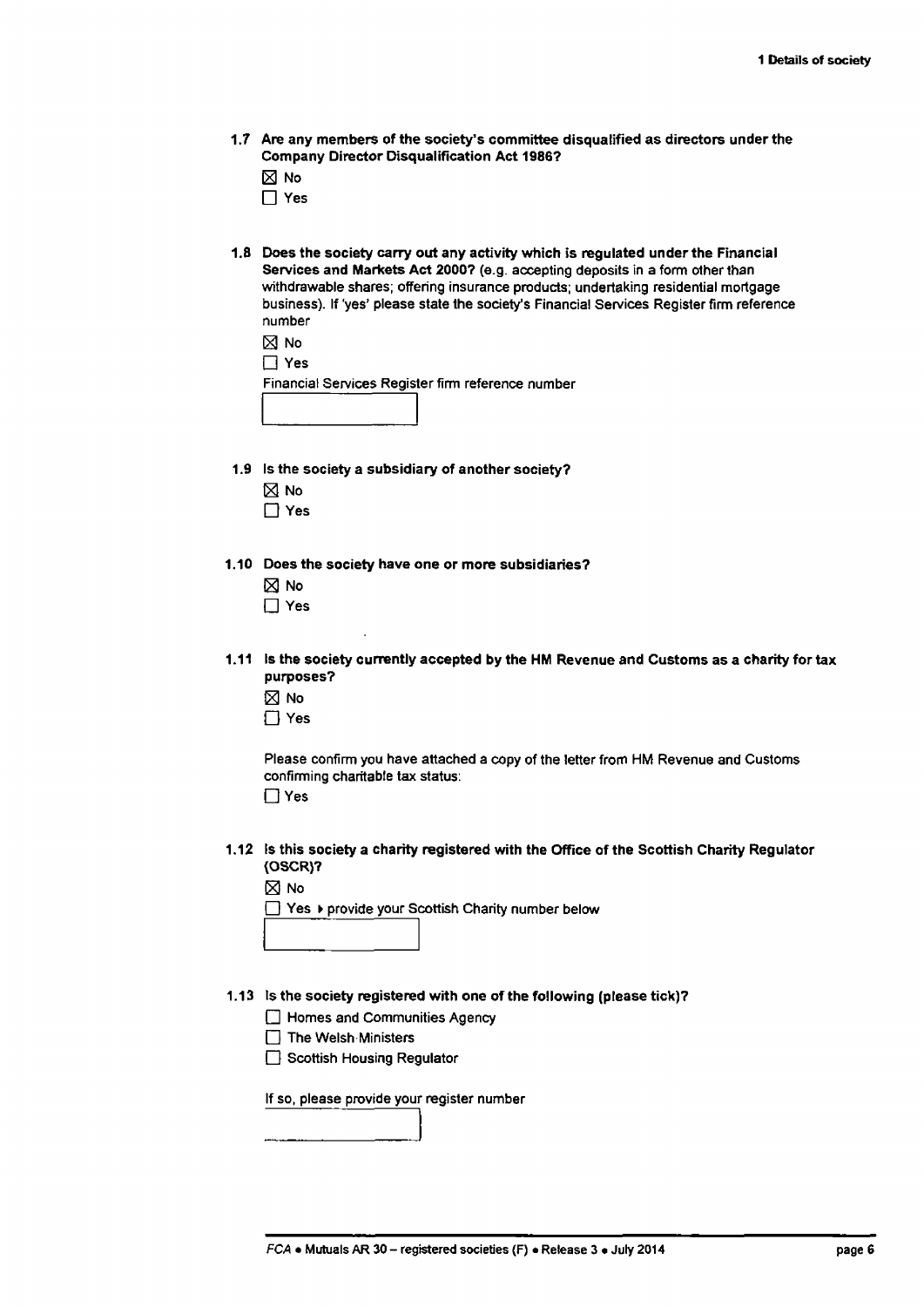**AH societies must answer the following questions:** 

- if a bona fide co-operative society go to question 1.14
- if existing for the benefit of the community go to question 1.19  $\bullet$

# Bona fide co-operative society

1.14 How did members benefit from the business, industry or trade of the society during the year?

- 1.15 Is membership of the society required to obtain the benefits offered by it?  $\square$  Yes
	- $\Box$  No
- 1.16 In what way did members participate in an ongoing basis in the society's primary business during the year?

1.17 How did members democratically control the society?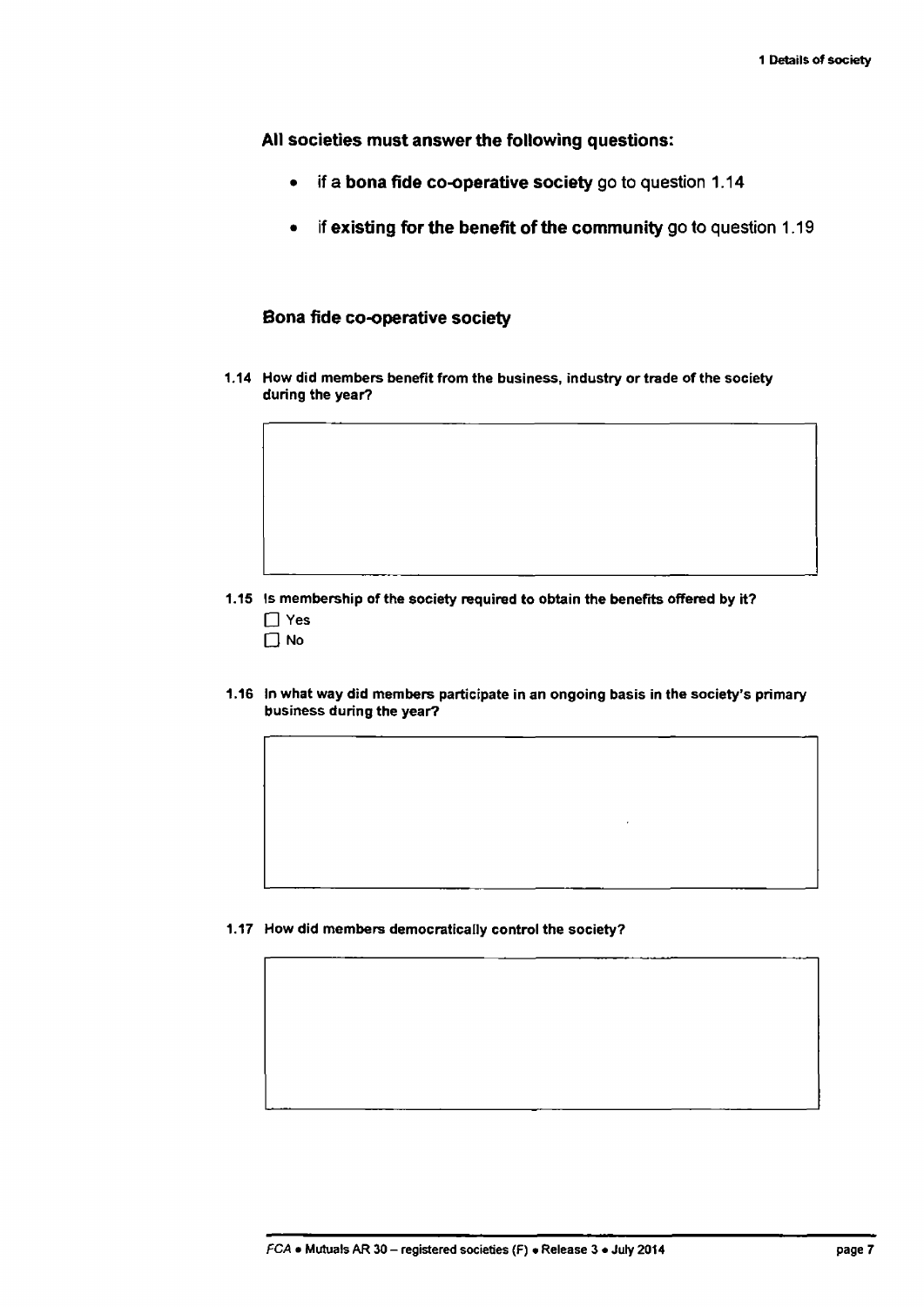# **1.18 How did the society use any surplus/profit?**

If the society distributed the surplus/profit to members please explain how this was done.

Please use separate sheets of paper if you need more space (see section 5 above) Please indicate how many separate sheets of paper you have used.

**Continue to 2.1**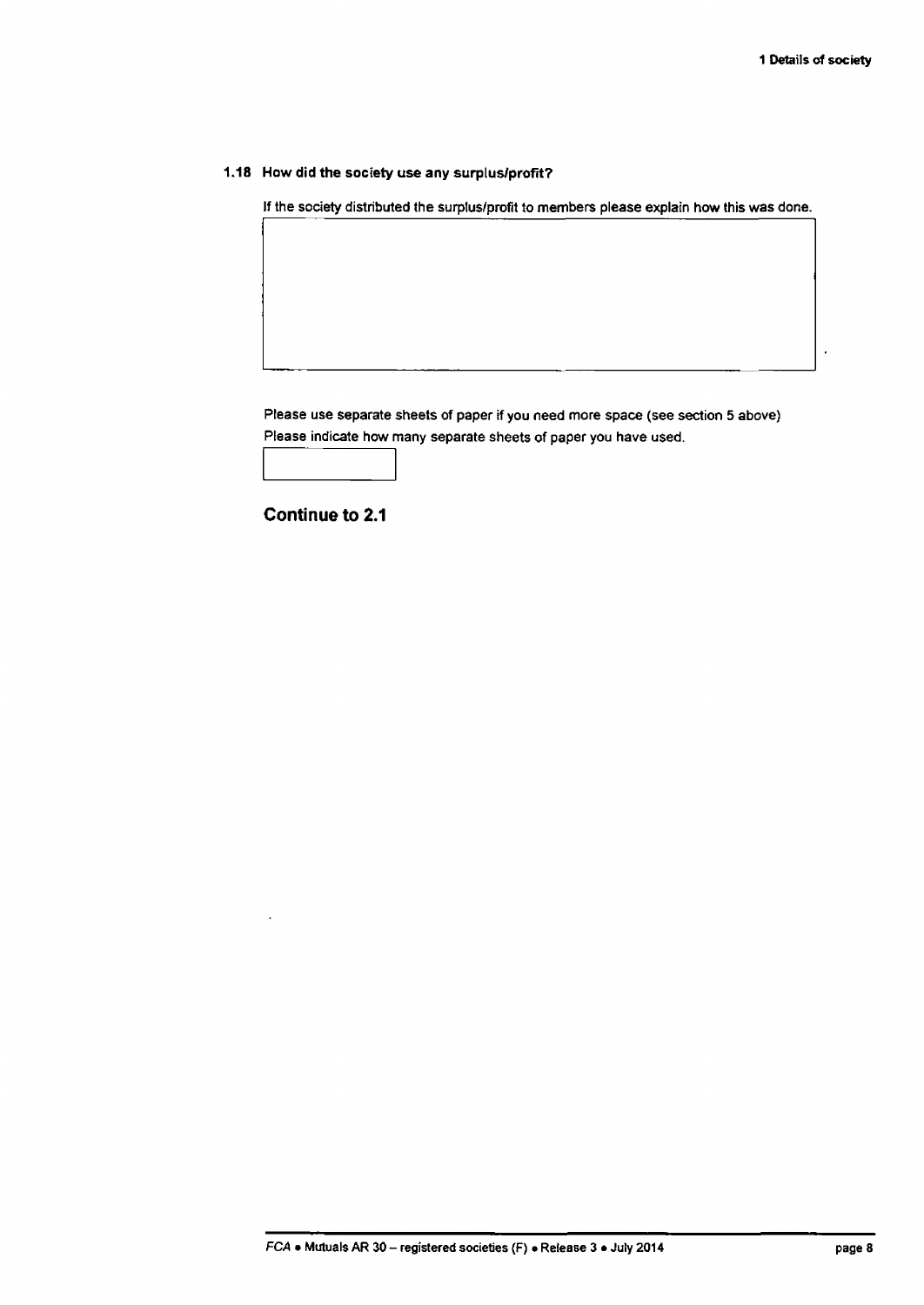# **Community benefit society**

### 1.19 Who are the community the society benefited?

Town of Runcorn in the borough of Halton

## 1.20 How did the society benefit that community during the year?

We provide playing opportunities as well as qualified coaching for 400 men, women, boys and girls in an economically and socially deprived area while also promoting development of coaches to boost health and well being. We draw average attendances of 330 to our first-team games, bringing people from diverse Runcorn neighbourhoods together and with our existing and planned facilities have already significantly improved and are further enhancing the neighbourhood through regeneration of, and investment in, local playing fields.

We are in advanced negotiations with Hatton Borough Council to take on a replacement lease to also include land surrounding our existing stadium. This would help us develop football pitches, provide a meeting room for our wide range of junior teams and a 3G pitch which would also be available to the community. We have been identified by Cheshire FA as No 1 priority for funding after earlier this year being voted the county's Charter Standard Club of the Year.

We have supported several local charities and good causes - including Runcorn Foodbank, Cardiac Risk in the Young, Halton Haven, Cavendish Special School while also providing regular prizes to local organisations to assist with their fundraising.

## **1.21 How did the society use any surplus/profit?**

We will use some of this towards the costs of the proposed facilities improvements outlined in 1.20 and also keep some money in reserve to help with the increased expense of competing in the Evo-Stik League, particularty relating to travelling, should the first team gain promotion to Step 4 of the National Game System (Evo-Stik Division One North or South) in summer 2015.

Please use separate sheets of paper if you need more space (see section 5 above). Please indicate how many separate sheets of paper you have used.

nil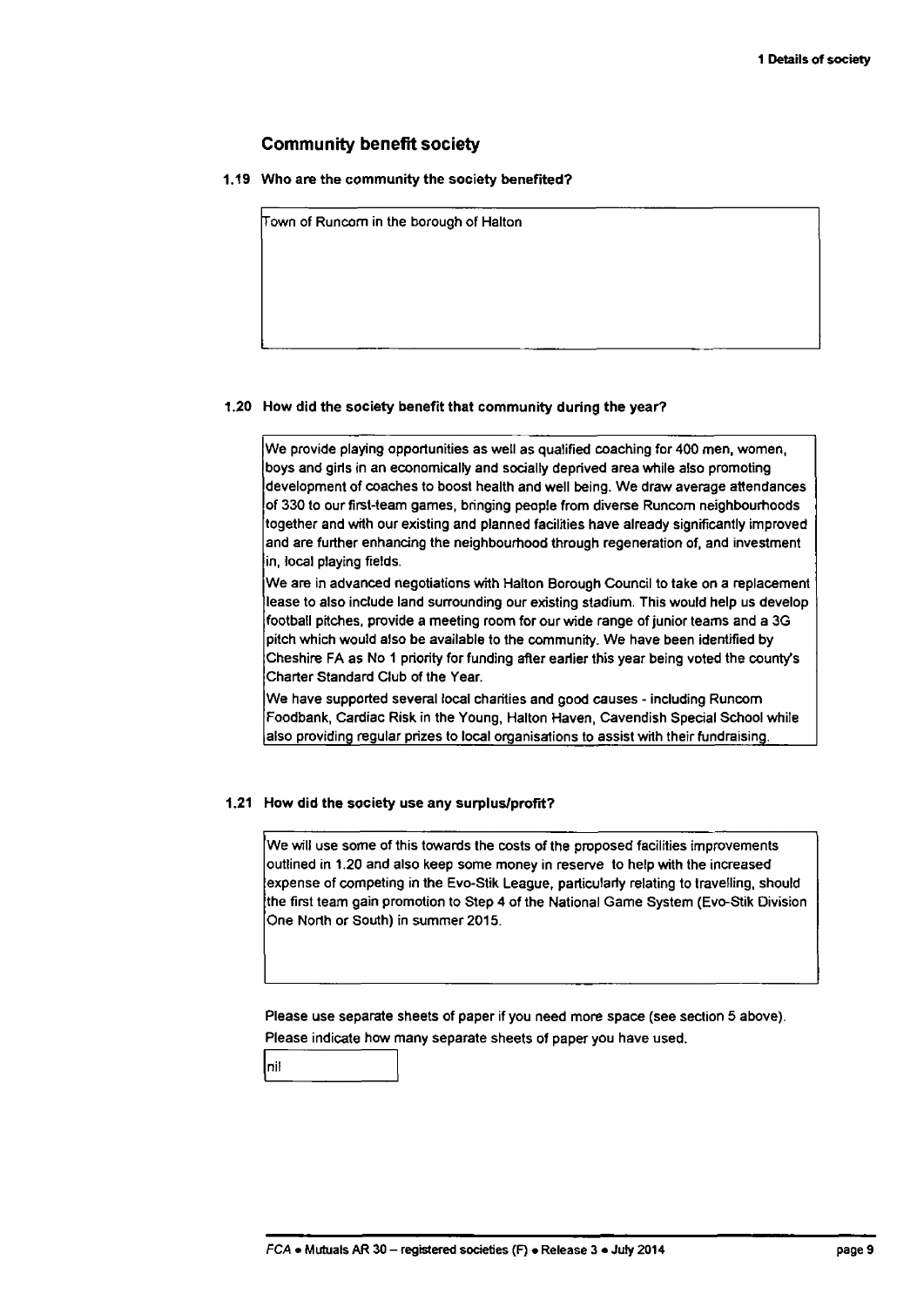**Continue to 2.1**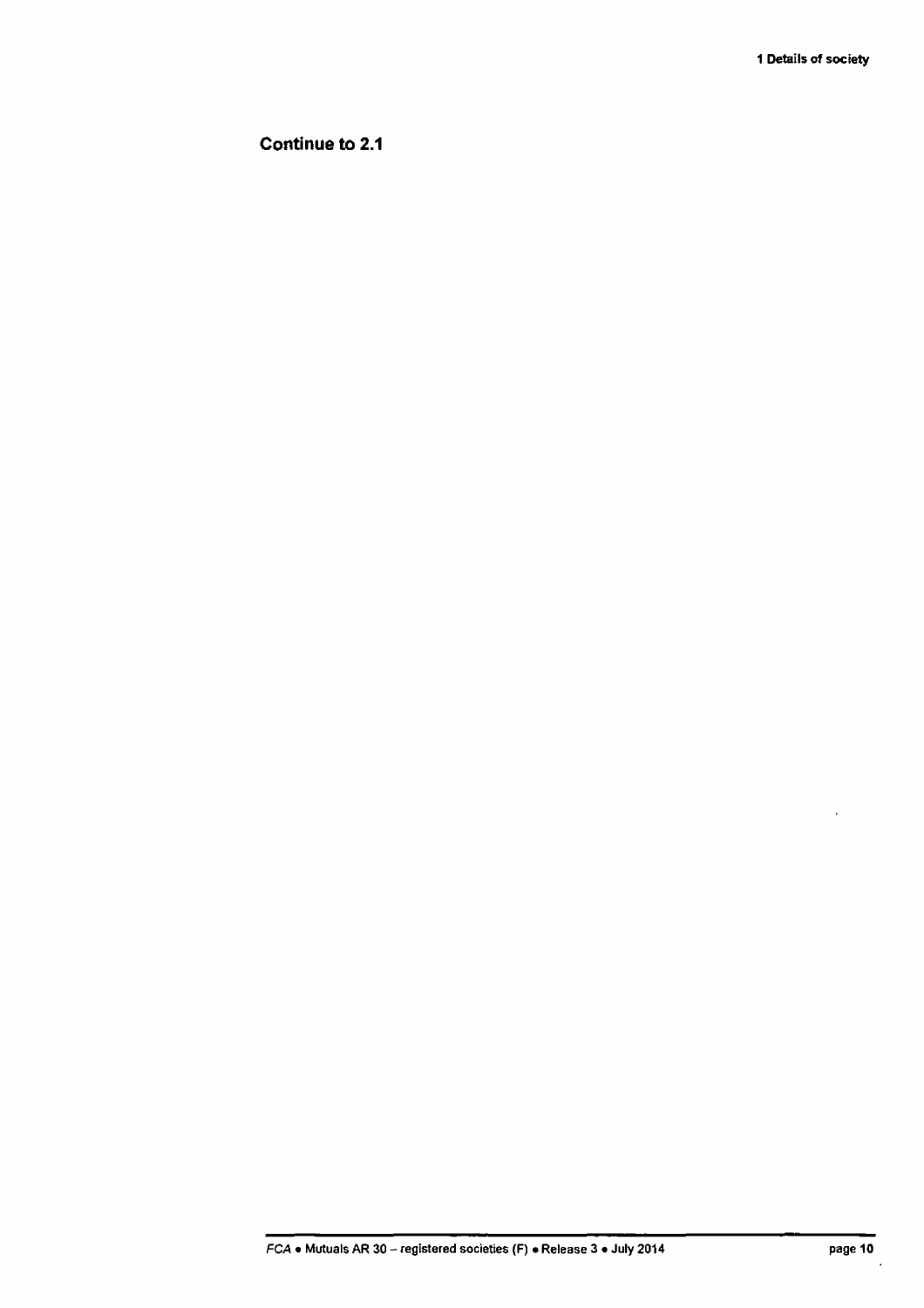# **2 Statistics**

# **Account details**

# **2.1 You must enter the figures below**

See notes for help on items E-T. Enter NIL where applicable

| A                  | Members at beginning of year                                                             | 159    |
|--------------------|------------------------------------------------------------------------------------------|--------|
| в                  | Members ceased during year                                                               | nil    |
| С                  | Members admitted during year                                                             | nil    |
| D                  | Members at end of year                                                                   | 159    |
| Е                  | Turnover for year                                                                        | 89232  |
| F                  | Total of income and expenditure<br>(receipts and payments added<br>together)             | 170423 |
| G                  | Net surplus/(deficit) for year                                                           | 8041   |
| н                  | <b>Fixed assets</b>                                                                      | 23735  |
| L                  | <b>Current assets</b>                                                                    | 20274  |
| J                  | Total assets (equal to amount in<br>row O, below)                                        | 44009  |
| κ                  | <b>Current liabilities</b>                                                               | 2905   |
| L                  | Share capital                                                                            | 159    |
| м                  | Long-term liabilities                                                                    | nil    |
| N                  | Reserves                                                                                 | 40945  |
| o                  | Total liabilities, share capital &<br>reserves (K+L+M+N) (equal to<br>amount in J above) | 44009  |
|                    | All societies (excluding clubs) must complete boxes P-T                                  |        |
| P                  | Investments in other registered<br>societies                                             |        |
| Q                  | Loans from members                                                                       |        |
| R                  | Loans from Employees'<br><b>Superannuation Schemes</b>                                   |        |
| s                  | Dividends on sales                                                                       |        |
| $\vert \mathsf{T}$ | Share interest                                                                           |        |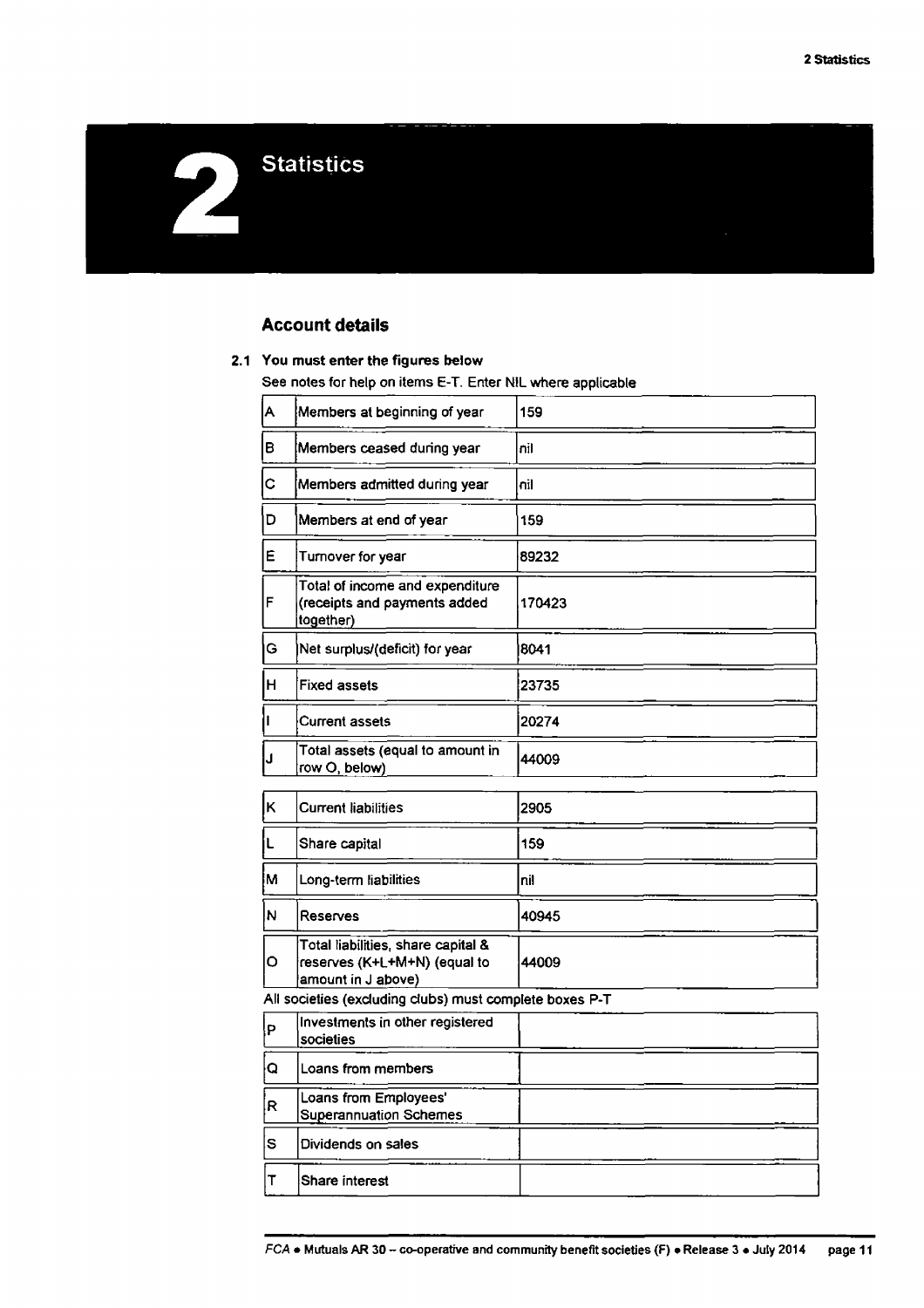**2.2 Names of subsidiaries as defined in sections 100 and 101 of the Co-operative and Community Benefit Societies Act 2014** 

| None |  |  |
|------|--|--|
|      |  |  |
|      |  |  |
|      |  |  |
|      |  |  |
|      |  |  |
|      |  |  |
|      |  |  |

**2.3Names of subsidiaries not dealt with in group accounts (if any) and reasons for exclusions (as approved by the FCA)** 

The society must have written authority from us to exclude a subsidiary from group accounts

| None |  |
|------|--|
|      |  |
|      |  |
|      |  |
|      |  |
|      |  |
|      |  |
|      |  |
|      |  |
|      |  |
|      |  |
|      |  |
|      |  |
|      |  |
|      |  |
|      |  |
|      |  |
|      |  |
|      |  |
|      |  |
|      |  |
|      |  |
|      |  |
|      |  |
|      |  |
|      |  |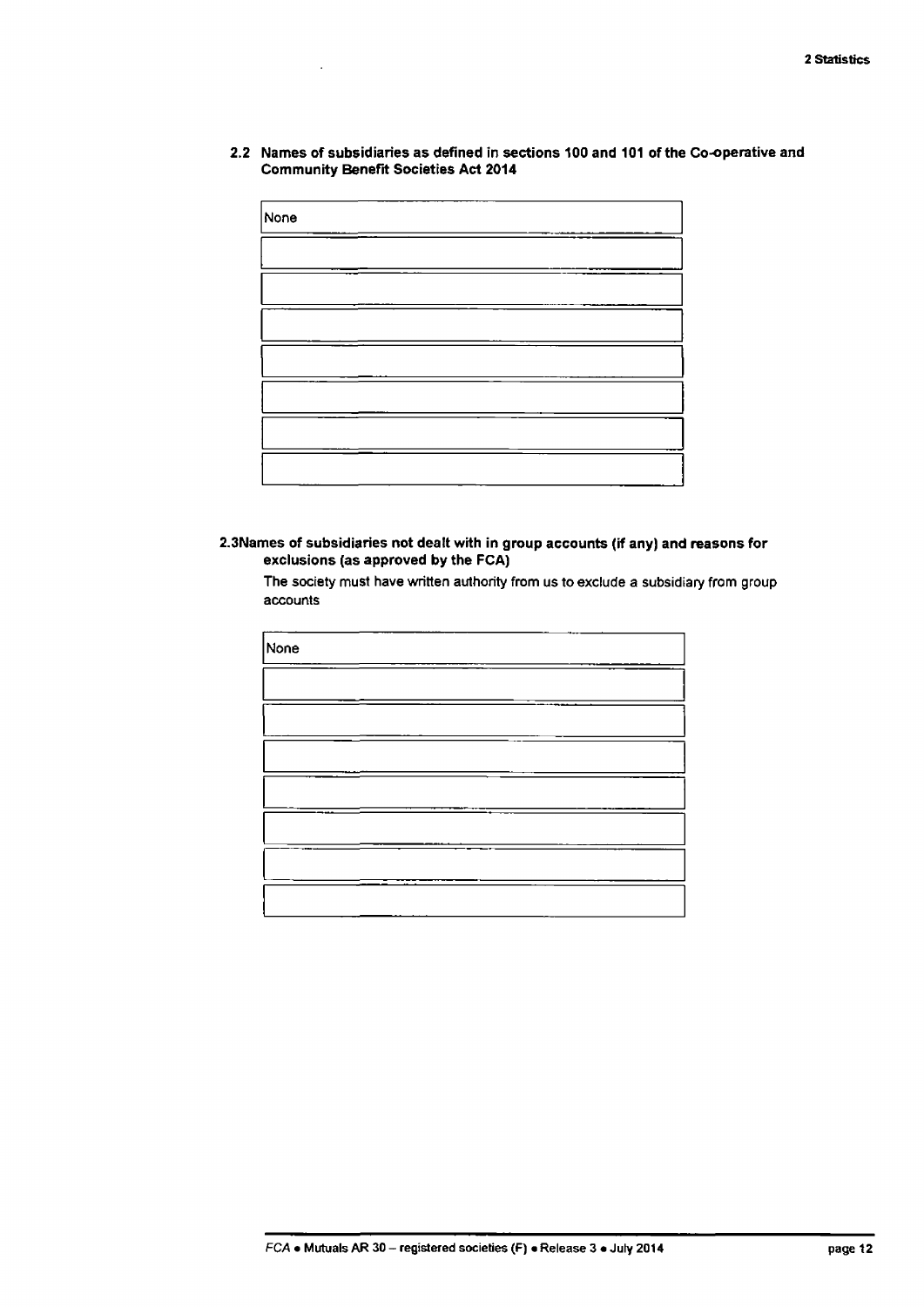**3 The audit** 

**3.1 Type of audit used for the attached accounts.** 

If the society has used a full professional audit or an accountant's report then the report must be prepared by a registered auditor.

- $\Box$  Full professional audit  $\rightarrow$  Continue to section 4
- $\boxtimes$  Accountant's report  $\longrightarrow$  Complete questions 3.2 and 3.3
- □ Lay audit Complete questions 3.2 and 3.3

- □ Unaudited  $\bullet$  Complete questions 3.2 and 3.3
- **3.2 Do the society's registered rules allow the society not to undertake a full professional audit?** 
	- $\Box$  No
	- 53 Yes
- 3.3 Has the membership passed at a general meeting a resolution allowing the society not to undertake a full professional audit for the year of account in question? (In accordance with section 84 of the Co-operative and Community Benefit Societies Act 2014)

 $\Box$  No M Yes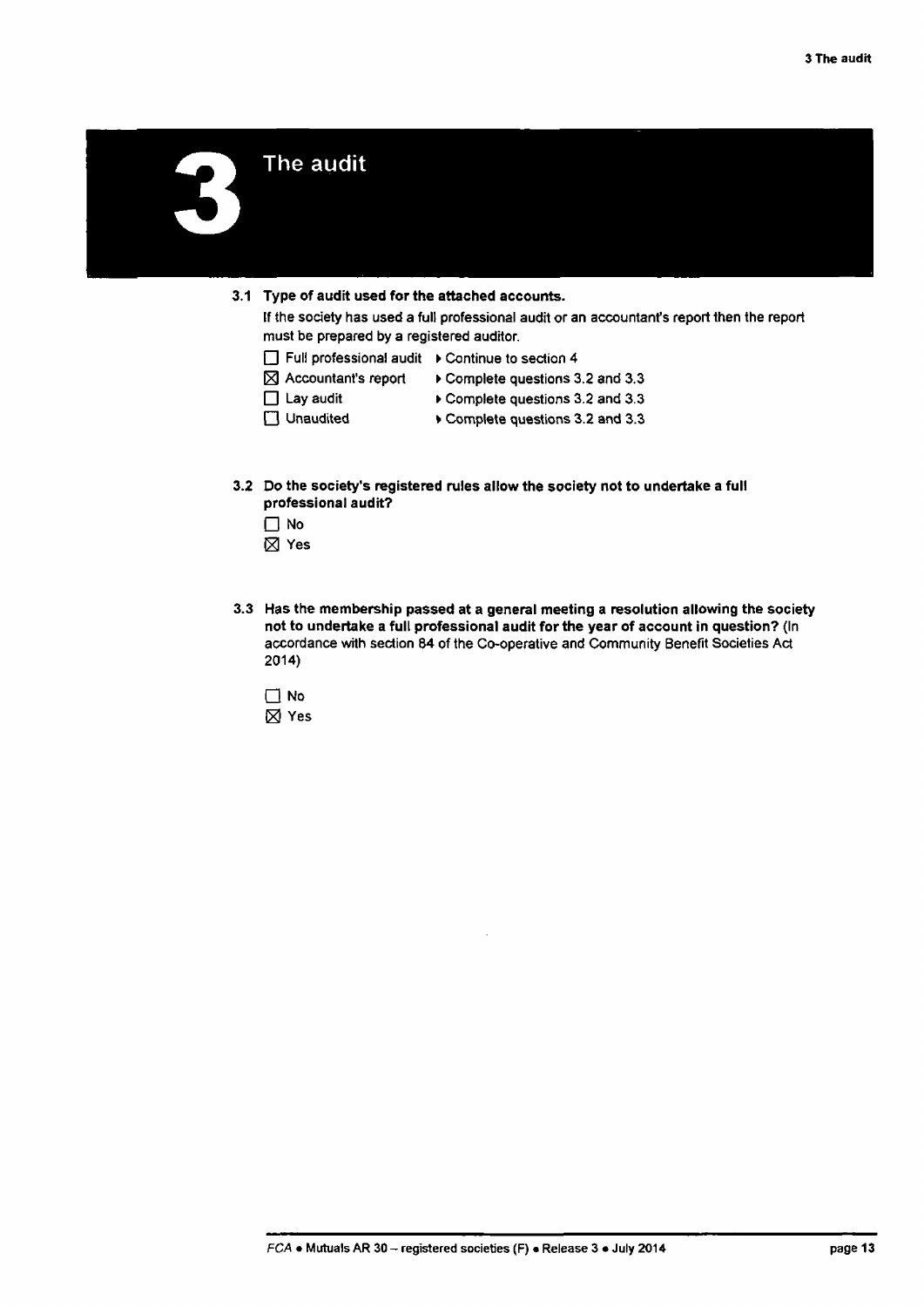# **Accounts and signature**

# **Accounts**

4.1 Date on which the accounts and balance sheet will be/were laid before the AGM (dd/mm/yyyy)



- 4.2 Has your society produced accounts to the minimum standard required?
	- $\boxtimes$  Yes  $\blacktriangleright$  you must confirm that you have attached the accounts and the audit/accountant's report bearing the original signatures of the auditor (if required by law), the secretary and the two committee members.  $\Box$ Attached

 $\Box$  No  $\rightarrow$  you must produce accounts to the minimum standard required, see notes for details.

# Signature - ail societies to complete

4.3 The Secretary of the society must sign and date below

I certify that the information in this form is correct to the best of my knowledge and belief.

| Name         | David Bettley                |
|--------------|------------------------------|
| Signature    |                              |
| Phone number | 101928 568061                |
| Email        | trust@runcorntinnetsfc.co.uk |
| Date         | 04/12/2014                   |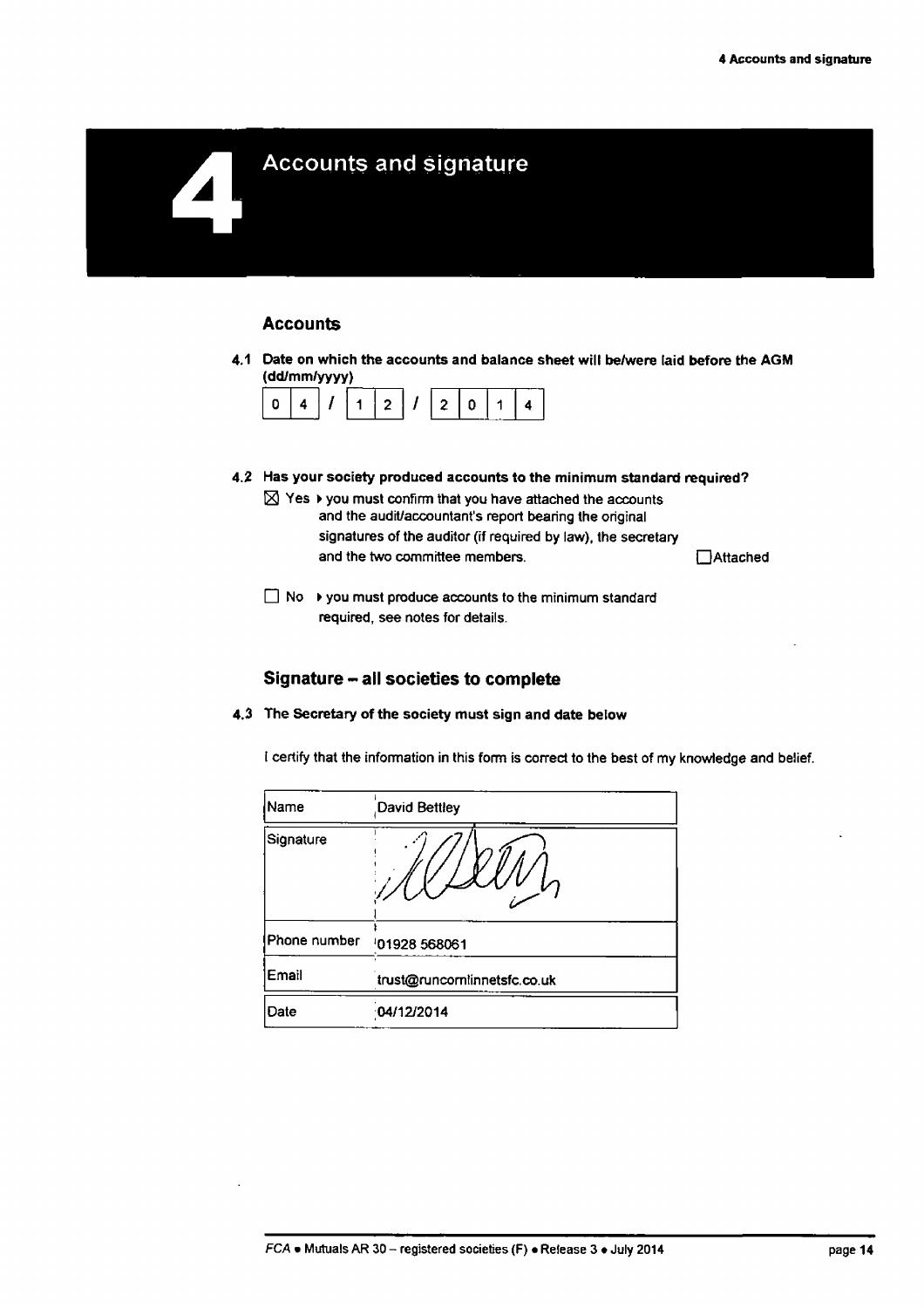**Re** 

H

 $\blacksquare$ 

Ð

**START** 

**In the case of the case of the case of the case of the case of the case of the case of the case of the case of the case of the case of the case of the case of the case of the case of the case of the case of the case of th** 

æ

П

ш

n

# **ANNUAL REPORT 2014**

REGISTRATION NUMBER: 29719R

 $\Delta$ 

 $\bar{\mathbf{y}}$ 

 $\boldsymbol{\eta}$  $\mathbf{L}$ 0 G JAN 20.0  $\approx$  $\frac{1}{k}$  $\mathbf{r}$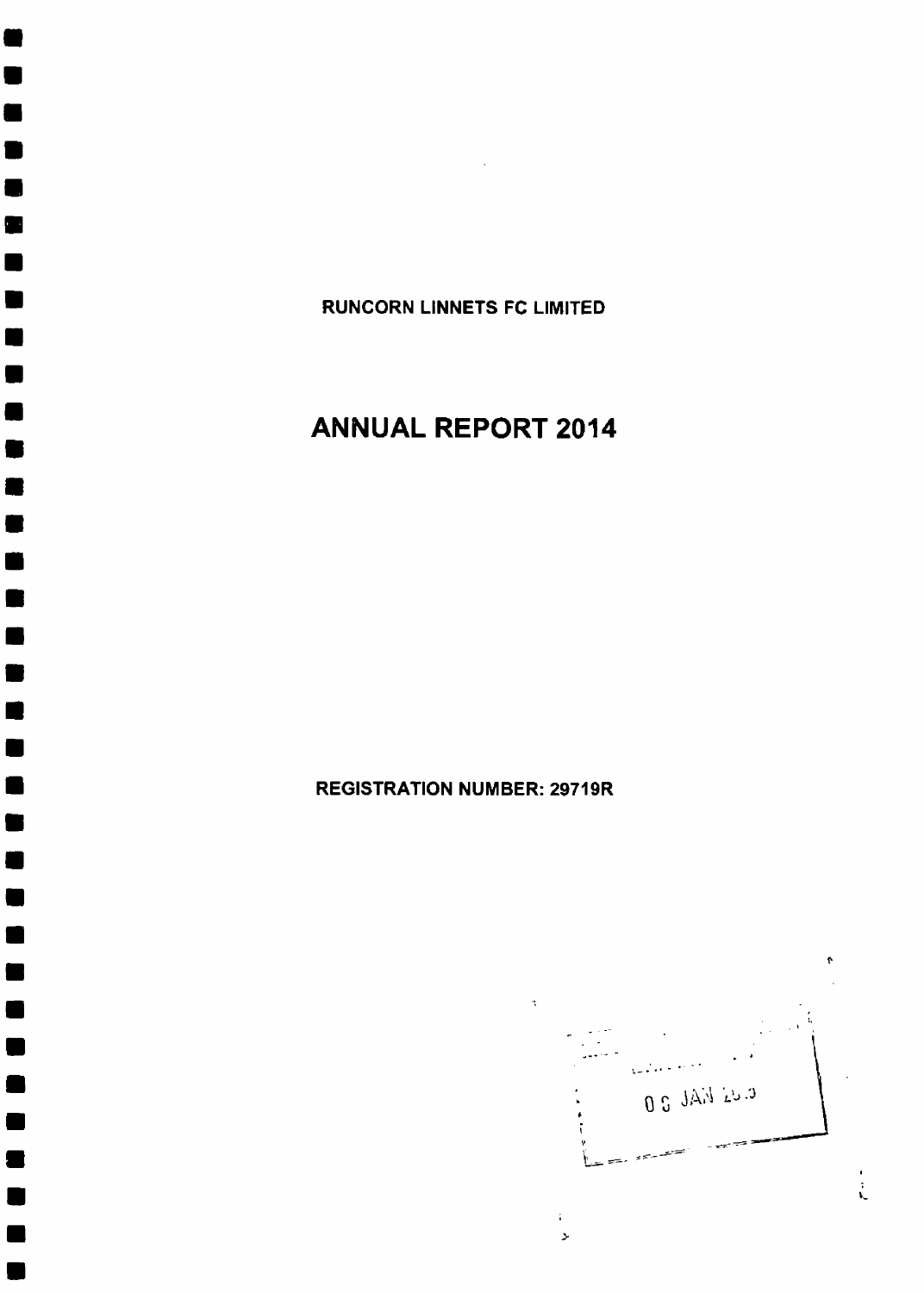# **CHAIRMAN'S REPORT**

At the time of my last report in November 2013, I was able to report on many different aspects of our development and I would like to again return to that this year. As we all know, the first team had an excellent season but unfortunately just missed out on promotion after a season long battle. To gain 95 points was a first class achievement and in many seasons that would have been enough to gain promotion but that was not to be and the summer months were spent looking at what we needed to maintain and strengthen our bid for the current season. The manager felt that we already had the nucleus of the squad in place and whole-sale changes would not be needed. He asked for everyone in the club to give an extra 10%. Everyone in a community club has a role to play from the management team right through to the fans. If we all pull together in the same direction then success will ultimately be ours.

We have been delighted to receive various accolades during the year - Cheshire FA awarded us as Charter Standard Club of the Year and the club was highly commended at the Halton Sports awards in September. Remember that we only returned to the town in 2010 so this is remarkable progress for the club as a whole.

The junior section of the club continues to grow at a rapid rate. The decision was taken this year to move towards a youth development policy and our youth team were accepted to play in the North West Youth Alliance. Much of the pre-season training was done jointly with the first team and we hope that this will pay dividends in years to come as the two managers remain in dose touch about prospective players. With the integration of Halton Girls under the Linnets umbrella, there are now 29 teams playing within the junior section. Although progress on signing the new lease has been slower than expected due to a number of minor issues, this has not prevented us from continuing our ongoing discussions with the facilities manager of the Football Association and the Cheshire FA development officer and we have made excellent progress in these discussions and our efforts to secure major funding will hopefully come to fruition over the next 9 months or so.

We were delighted at the start of the new season when our current club sponsor, Millbank Holdings, offered the club a further 3 year extension to our deal which will now run until 2018. We have been most grateful for the support given by Millbank and we see this as confirmation of our success in attempting to build our club in the correct manner. As part of that community role we have been able to help a number of good causes by providing raffle prizes and we held a joint fundraising effort with Cavendish School, kindly aided by Runcorn Framers. The club's excellent facilities were again recognised by the North West Counties League when the first division cup final was held here at The Millbank Linnets Stadium as were a number of Cheshire FA cup games.

Success in FA competitions during season 2013/14 proved to be an excellent revenue stream and prudent housekeeping means the accounts show a healthy state of affairs at the end of the financial year for June 2014. As always, the board is aware of its responsibilities to remain sustainable while at the same time continuing to look to the future. We can only spend what we earn. We are always on the lookout for new income streams and this has to be the main thrust of our planning to ensure we provide the manager with what he needs to bring us success.

I now return to where I finished my report last year when I asked for more fans to get involved in the club beyond match days. On the back of that thanks to all those who helped out in the summer, on match days and post-match jobs. But I again raise the question - are you doing your extra 10% this year to help the club? Please get involved as every little helps to ease the burden on others and helps to sustain the club. We all want the best for the club to progress.

Thank you to my fellow board members, all our helpers, sponsors and advertisers and to you the fans

Derek Greenwood (Chairman) November 2014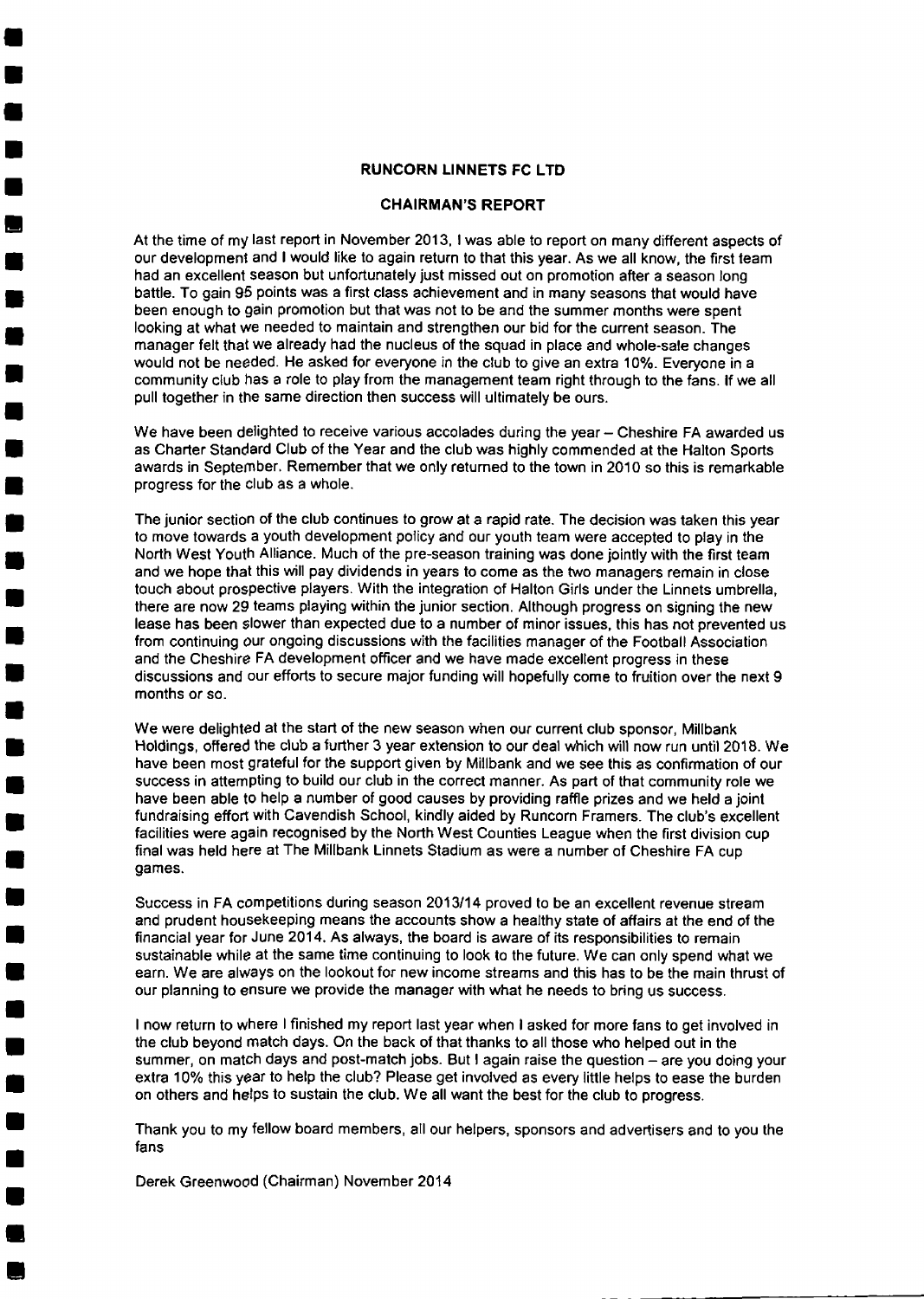$\blacksquare$ 

 $\blacksquare$ 

 $\blacksquare$ 

 $\blacksquare$ 

 $\blacksquare$ 

 $\blacksquare$ 

 $\blacksquare$ 

 $\blacksquare$ 

 $\blacksquare$ 

 $\blacksquare$ 

 $\blacksquare$ 

 $\blacksquare$ 

 $\blacksquare$ 

 $\blacksquare$ 

 $\blacksquare$ 

 $\blacksquare$ 

 $\blacksquare$ 

 $\blacksquare$ 

 $\blacksquare$ 

 $\blacksquare$ 

 $\blacksquare$ 

 $\blacksquare$ 

 $\blacksquare$ 

 $\blacksquare$ 

 $\blacksquare$ 

 $\blacksquare$ 

 $\blacksquare$ 

 $\blacksquare$ 

 $\blacksquare$ 

 $\blacksquare$ 

 $\blacksquare$ 

 $\blacksquare$ 

Œ.

H

# **FINANCIAL STATEMENTS**

FOR THE YEAR ENDED 30 JUNE 2014

REGISTRATION NUMBER: 29719R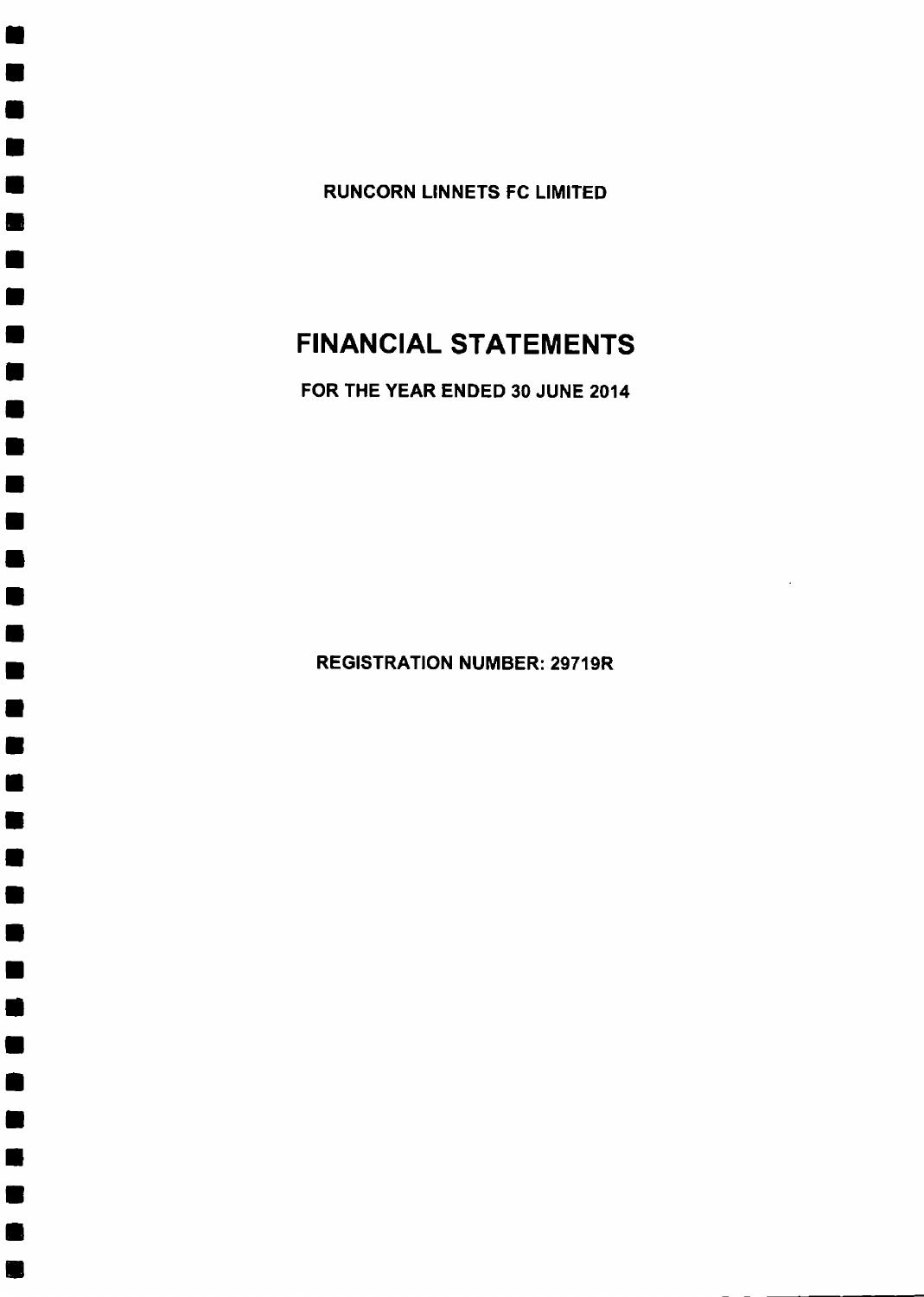$\blacksquare$ 

 $\blacksquare$ 

 $\blacksquare$ 

₩

 $\blacksquare$ 

 $\blacksquare$ 

 $\qquad \qquad \blacksquare$ 

 $\qquad \qquad \blacksquare$ 

 $\blacksquare$ 

 $\blacksquare$ 

 $\blacksquare$ 

 $\blacksquare$ 

 $\blacksquare$ 

 $\blacksquare$ 

 $\blacksquare$ 

 $\blacksquare$ 

 $\blacksquare$ 

 $\qquad \qquad \blacksquare$ 

 $\blacksquare$ 

 $\blacksquare$ 

 $\blacksquare$ 

 $\blacksquare$ 

 $\bullet$ 

 $\blacksquare$ 

 $\blacksquare$ 

 $\blacksquare$ 

 $\blacksquare$ 

 $\blacksquare$ 

 $\blacksquare$ 

 $\blacksquare$ 

 $\blacksquare$ 

I.

# **TRUST INFORMATION**

# **FOR THE YEAR ENDED 30 JUNE 2014**

| <b>Board Members</b>     | Derek Greenwood<br><b>Hedley Edwards</b><br>Lynn Johnston<br>Philip Wainwright<br><b>Mark Buckley</b><br>Reg Woods<br>Paul Eastup<br>Robert Johnston<br><b>Steve Pritchard</b><br>Dave Rose<br>John Greenhalgh<br>Ciaran Clotworthy | (Chairman)<br>(Vice-Chairman)<br>(Football Secretary)<br>(Treasurer)<br>(Operational)<br>(Operational)<br>(Commercial Development)<br>(Operational)<br>(Press Officer)<br>(Operational)<br>(Community)<br>(Community) |
|--------------------------|-------------------------------------------------------------------------------------------------------------------------------------------------------------------------------------------------------------------------------------|-----------------------------------------------------------------------------------------------------------------------------------------------------------------------------------------------------------------------|
| <b>Trust Secretary</b>   | David Bettley                                                                                                                                                                                                                       |                                                                                                                                                                                                                       |
| <b>Registered Office</b> | 64 Grasmere Road<br>Frodsham<br>Cheshire<br><b>WA67LQ</b>                                                                                                                                                                           |                                                                                                                                                                                                                       |
| Accountants              | <b>Burton Beavan</b><br><b>Chartered Certified Accountants</b><br>112-114 Witton Street<br>Northwich<br>CW9 5NW                                                                                                                     |                                                                                                                                                                                                                       |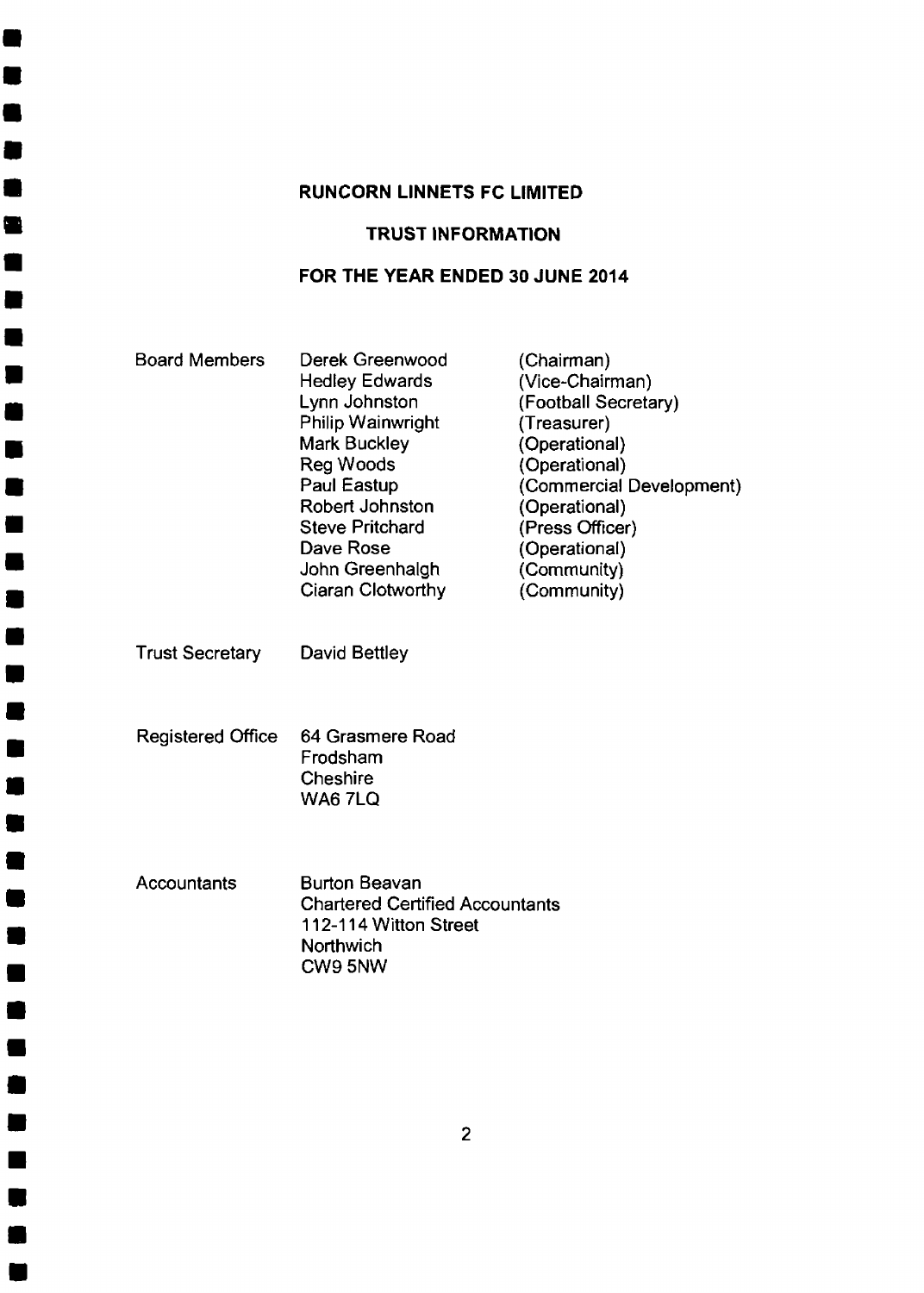$\ddot{\phantom{a}}$ 

 $\blacksquare$ 

 $\blacksquare$ 

 $\blacksquare$ 

 $\blacksquare$ 

 $\blacksquare$ 

 $\blacksquare$ 

 $\blacksquare$ 

 $\blacksquare$ 

 $\blacksquare$ 

 $\qquad \qquad \blacksquare$ 

 $\qquad \qquad \blacksquare$ 

 $\qquad \qquad \blacksquare$ 

 $\qquad \qquad \blacksquare$ 

 $\blacksquare$ 

 $\qquad \qquad \blacksquare$ 

 $\blacksquare$ 

 $\blacksquare$ 

 $\blacksquare$ 

 $\blacksquare$ 

 $\blacksquare$ 

 $\qquad \qquad \blacksquare$ 

 $\qquad \qquad \blacksquare$ 

 $\blacksquare$ 

 $\qquad \qquad \blacksquare$ 

Ð

 $\blacksquare$ 

 $\blacksquare$ 

 $\blacksquare$ 

 $\blacksquare$ 

 $\blacksquare$ 

œ

 $\blacksquare$ 

# **CONTENTS**

| <b>Statement of the Board of</b><br><b>Management's Responsibilities</b> | 4   |
|--------------------------------------------------------------------------|-----|
| <b>Accountants Report</b>                                                | 5   |
| <b>Income and Expenditure Account</b>                                    | 6   |
| <b>Balance Sheet</b>                                                     | 7   |
| <b>Notes to the Financial Statements</b>                                 | 8/9 |

 $\sim 10^7$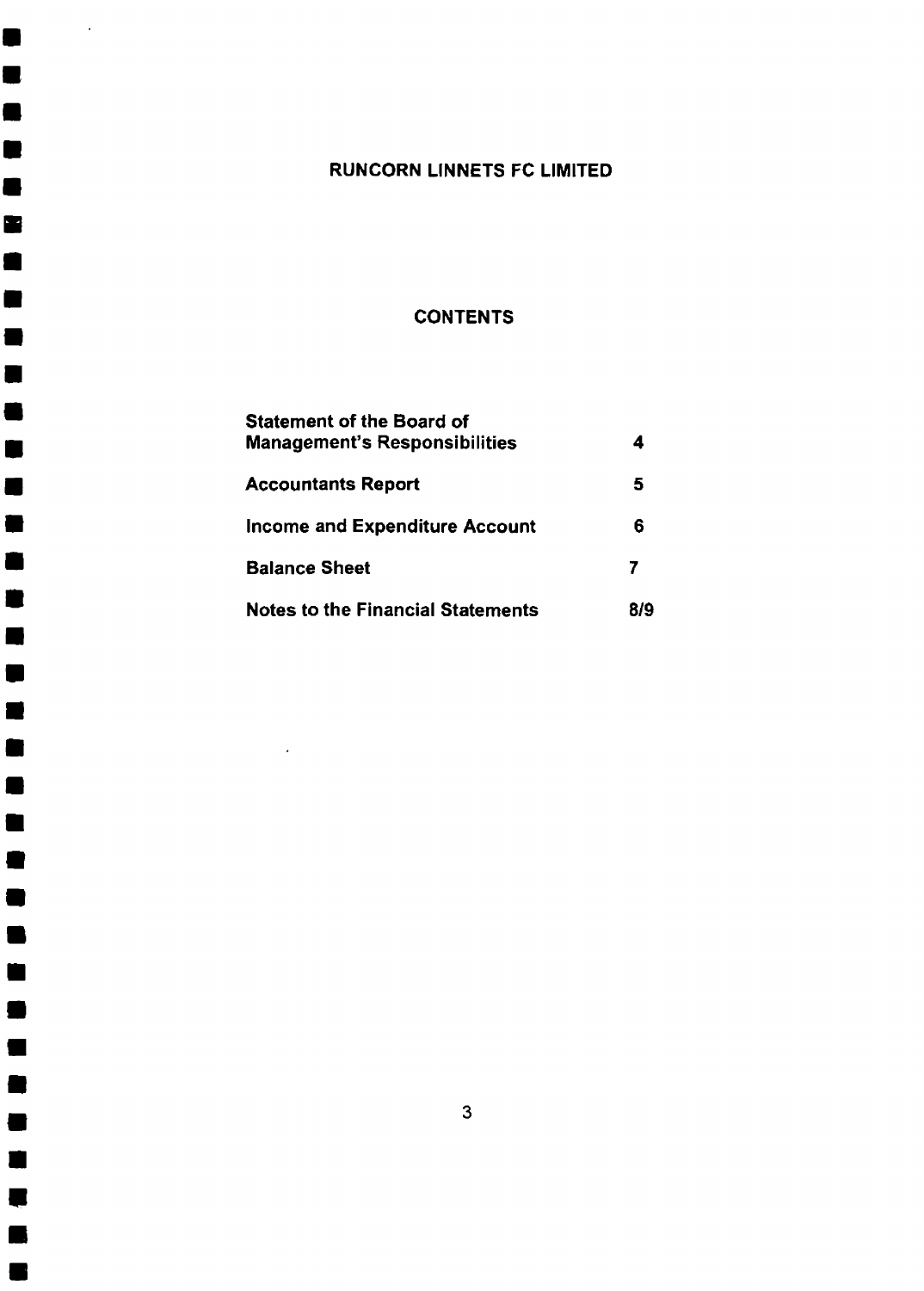# **STATEMENT OF THE BOARD OF MANAGEMENT'S RESPONSIBILITIES**

# **FOR THE YEAR ENDED 30 JUNE 2014**

The Board are required to prepare financial statements for each financial period, which give a true and fair view of the state of affairs of the association and of the income and expenditure of the association for that period. They consider that the Society is exempt from an audit.

In preparing those financial statements the Board are required to:

- select suitable accounting policies and apply them consistently;
- make judgments and estimates that are reasonable and prudent;
- prepare the financial statements on the going concern basis unless it is inappropriate to do so

The Board members are responsible for keeping proper accounting records which disclose with reasonable accuracy at any time the financial position of the association and to enable them to ensure that the financial statements comply with the Industrial and Provident Societies Acts 1965 -78. They are also responsible for safeguarding the assets of the association and hence for taking reasonable steps for the prevention and detection of fraud and other irregularities.

This report was approved by the Board on the and signed on its behalf by:

David Bettley **Secretary**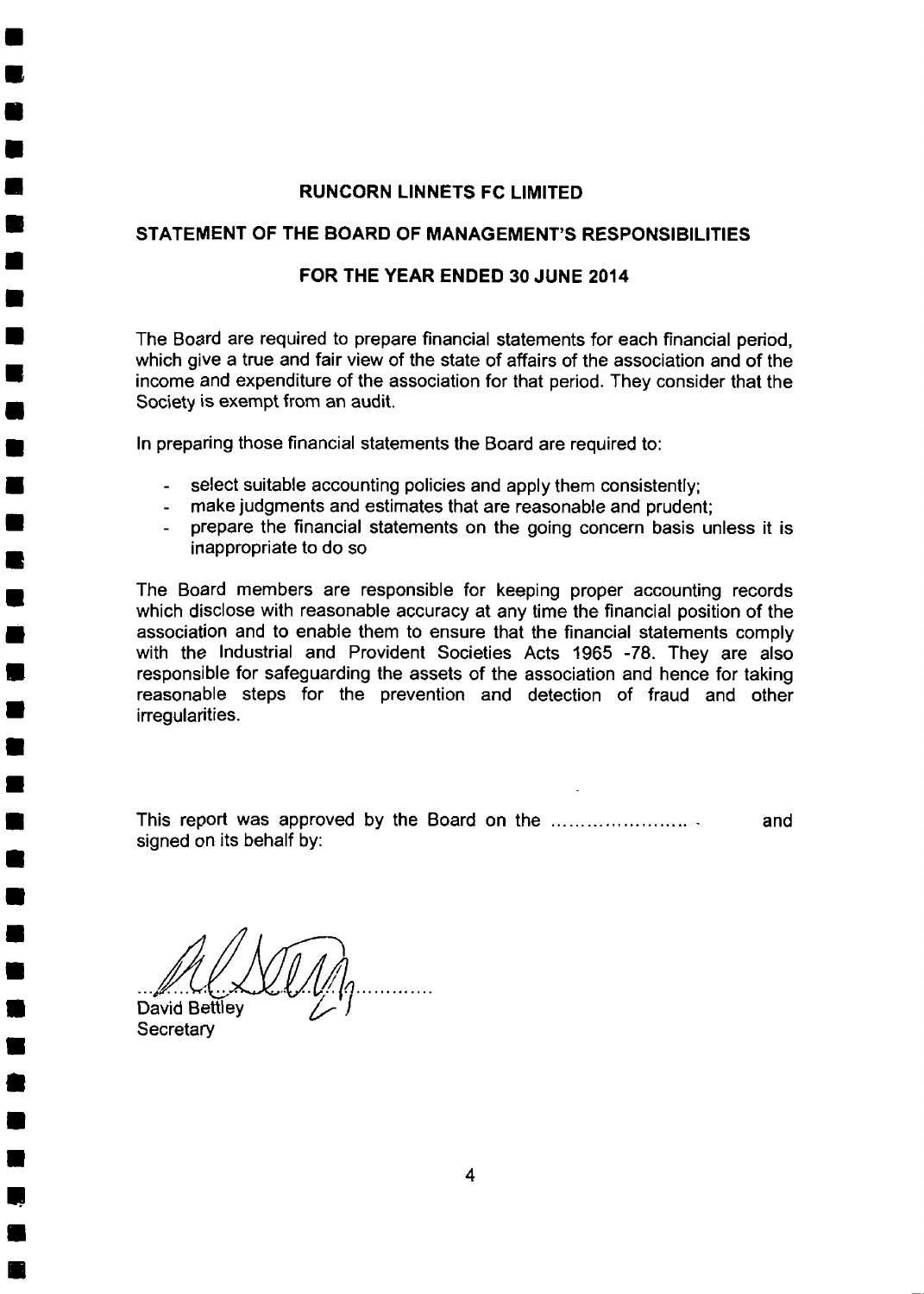# **RUNCORN LINNETS FC LIMITED ACCOUNTANTS REPORT TO THE MANAGEMENT COMMITTEE FOR THE YEAR ENDED 30 JUNE 2014**

We report on the financial statements for the year ended 30 June 2014. The financial reporting framework that has been applied in their preparation is applicable law and the Financial Reporting Standard for Smaller Entities (effective April 2008) (United Kingdom Generally Accepted Accounting Practice applicable to Smaller Entities).

RESPECTIVE RESPONSIBILITES OF OFFICERS & REPORTING ACCOUNTANTS

As explained in the Statement of the Board of Management's Responsibilities, set out on page four, the board is responsible for the preparation of the financial statements and for being satisfied that they give a true and fair view. Our responsibility is to carry out procedures designed to enable us to report our opinion in accordance with applicable law and Standards for reporting accountants' applicable in the United Kingdom.

# BASIS OF OPINION

Our work was conducted in accordance with the Statement of Standards for Reporting Accountants and so our procedures consisted of preparing the accounts with the records kept by the society and making such limited enquiries of the officers of the society as we consider necessary for the purpose of this report. These procedures provide the only assurance expressed in our opinion.

# **OPINION**

In our opinion the income and expenditure account and the balance sheet for the period ending 30 June 2014 is in agreement with the books of account kept by the society and that, on the basis of the information contained in the books of account, they comply with the requirements of the Industrial & Provident Societies Act 1965, the Friendly and Industrial Provident Societies Act 1968 & the Cooperative & Community Benefit Societies Act 2014.

In our opinion the society has satisfied the conditions for exemption from an audit of the accounts for the period ended 30 June 2014 as set out in the Industrial and Provident Societies Act 1965 and the Friendly and Industrial and Provident Societies Act 1968 and did not at any time within the period fall within any of the categories of society not entitled to such exemption.

Burton Beavan Chartered Certified Accountants 112-114 Witton Street Northwich **Cheshire** CW9 5NW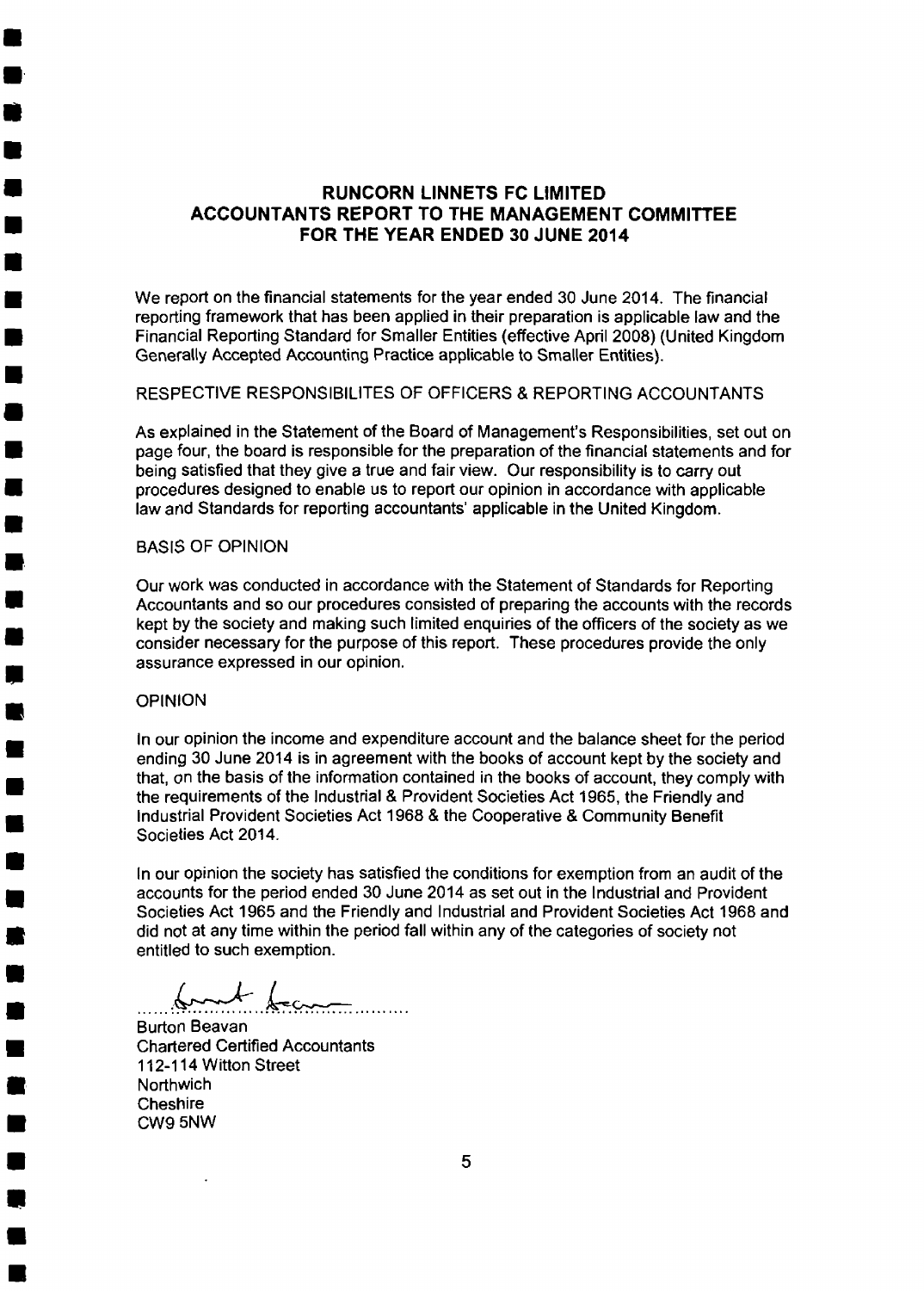# RUNCORN LINNETS FC LIMITED<br>INCOME AND EXPENDITURE ACCOUNT FOR THE YEAR ENDED 30 JUNE 2014

É

 $\blacksquare$ 

۰

 $\blacksquare$ 

B

 $\blacksquare$ 

 $\blacksquare$ 

 $\blacksquare$ 

 $\blacksquare$ 

 $\blacksquare$ 

 $\blacksquare$ 

 $\blacksquare$ 

 $\blacksquare$ 

 $\blacksquare$ 

 $\blacksquare$ 

Œ

| $i$ russes                       |                         |                         | 2013           |                    |
|----------------------------------|-------------------------|-------------------------|----------------|--------------------|
|                                  | 2014<br>£               | £                       | £<br>£         |                    |
|                                  |                         |                         | 452            |                    |
| Income                           | 440                     |                         |                |                    |
| Membership Income                |                         |                         |                |                    |
| Received                         |                         |                         |                |                    |
|                                  |                         |                         | 22,867         |                    |
|                                  | 7,514                   |                         | 1,777          |                    |
| <b>Grants &amp; Donations</b>    | 12,625                  |                         | 24,073         |                    |
| Cup income                       | 32,019                  |                         | 9,736          |                    |
| Match day receipts               | 8,080                   |                         | 14,115         |                    |
| Programmes & advertising         | 15,374                  |                         | 9,485          |                    |
| Sponsorship                      | 7,953                   |                         | 477            |                    |
| Fundraising - net of expenses    | 461                     |                         | 4,129          |                    |
| Merchandise sales (net)          | 3,899                   |                         | 1,693          |                    |
| Season tickets                   | 865                     |                         | $\overline{z}$ |                    |
| Ground rental                    | $\overline{\mathbf{2}}$ |                         |                | 88,806             |
| <b>Building Society Interest</b> |                         | 89,232                  |                |                    |
|                                  |                         |                         |                |                    |
|                                  |                         |                         | 38,220         |                    |
| Expenditure                      | 42,734                  |                         | 1,065          |                    |
| Playing staff costs              | 3,487                   |                         | 1,775          |                    |
| Playing kit & laundry            | 1,686                   |                         | 552            |                    |
| Training fees & equipment        | 470                     |                         | 480            |                    |
| Ground rental                    | 1379                    |                         | 4,081          |                    |
| Coach hire                       | 3,964                   |                         | 1,330          |                    |
| Match officials                  | 1,315                   |                         | 2,864          |                    |
| Catering                         | 3,439                   |                         | 444            |                    |
| Programme production             | 116                     |                         | 1,660          |                    |
| Medical equipment & physio       | 563                     |                         | 1,481          |                    |
| FA player fines                  | 1,687                   |                         | 1,801          |                    |
| Affiliation fees                 | 1,099                   |                         | 1,260          |                    |
| Insurance                        | 1,800                   |                         | 755            |                    |
| Audit and accountancy fees       | 471                     |                         | 319            |                    |
| <b>Bank charges</b>              | 410                     |                         | 13,468         |                    |
| Telephone                        | 120                     |                         | 15,184         |                    |
| Ground project                   | 13,589                  |                         | 1,003          |                    |
| Premises expenses                | 1,379                   |                         | 1,568          |                    |
| Sundries                         | 1,483                   |                         |                | (89, 310)<br>(504) |
| Depreciation                     |                         | $\frac{(81,491)}{7741}$ |                |                    |
| Profit for the year              |                         |                         |                | 33,808             |
| Income & expenditure             |                         | 32,904                  |                |                    |
| account b/fwd                    |                         |                         |                | 33,304             |
| Income & expenditure             |                         | 40,645                  |                |                    |
| account c/fwd                    |                         |                         |                |                    |

 $\frac{1}{2} \left( \frac{1}{2} \right) \frac{1}{2} \left( \frac{1}{2} \right) \left( \frac{1}{2} \right) \left( \frac{1}{2} \right) \left( \frac{1}{2} \right) \left( \frac{1}{2} \right)$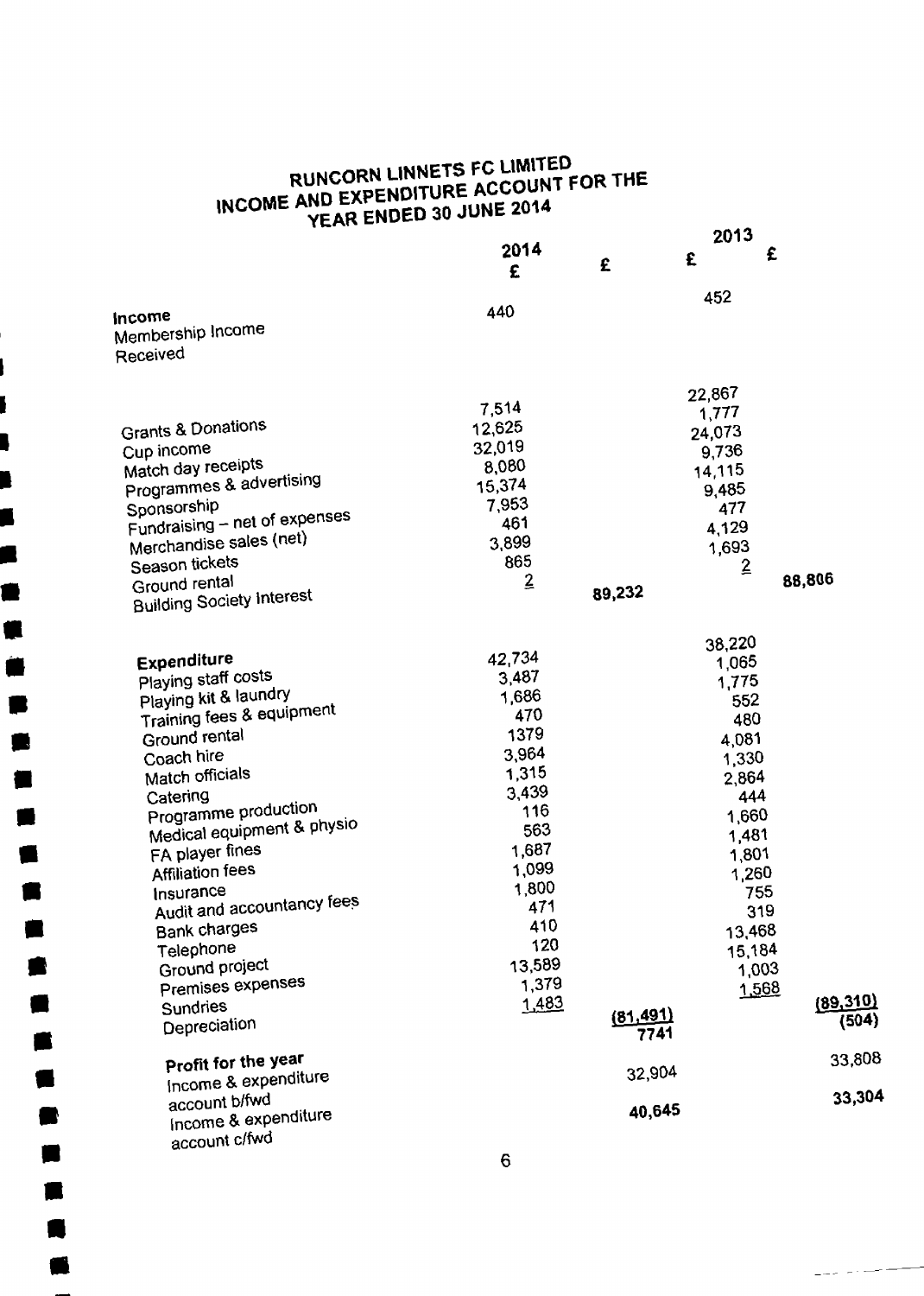# BALANCE SHEET AS AT 30 JUNE 2014

|                                                                                          |   | 2014                             | 2013                            |
|------------------------------------------------------------------------------------------|---|----------------------------------|---------------------------------|
| <b>Notes</b>                                                                             |   | £                                | £                               |
| <b>Fixed assets</b>                                                                      | 2 | 23,735                           | 25,218                          |
| <b>Investments</b>                                                                       | 3 |                                  |                                 |
| <b>Current assets</b><br>Debtors & Prepayments<br>Cash at bank<br>Stock (of merchandise) |   | 298<br>18,973<br>1,003<br>20,274 | 5,963<br>9,967<br>858<br>16,788 |
| <b>Creditors: Amounts falling</b><br>due within one year                                 | 4 | 2,905                            | 8,943                           |
| <b>Net Current Assets</b>                                                                |   | 17,069                           | <u>7,845</u>                    |
| <b>Total Net Assets</b>                                                                  |   | 40,804                           | <u>33,463</u>                   |
| <b>Capital and Reserves</b><br>Called up Share Capital<br>Income and Expenditure Account | 5 | 159<br>40,645                    | 159<br>33,804                   |
|                                                                                          |   | 40,804                           | <u>33,463</u>                   |

The financial statements were approved by the Board on the .and signed on its behalf by

 $\Delta$ fee

Derek Greenwood Chairman

t and

■

 $\blacksquare$ 

Hedley Edwards Vice-Chairman

The notes on pages 8 and 9 form an integral part of these financial statements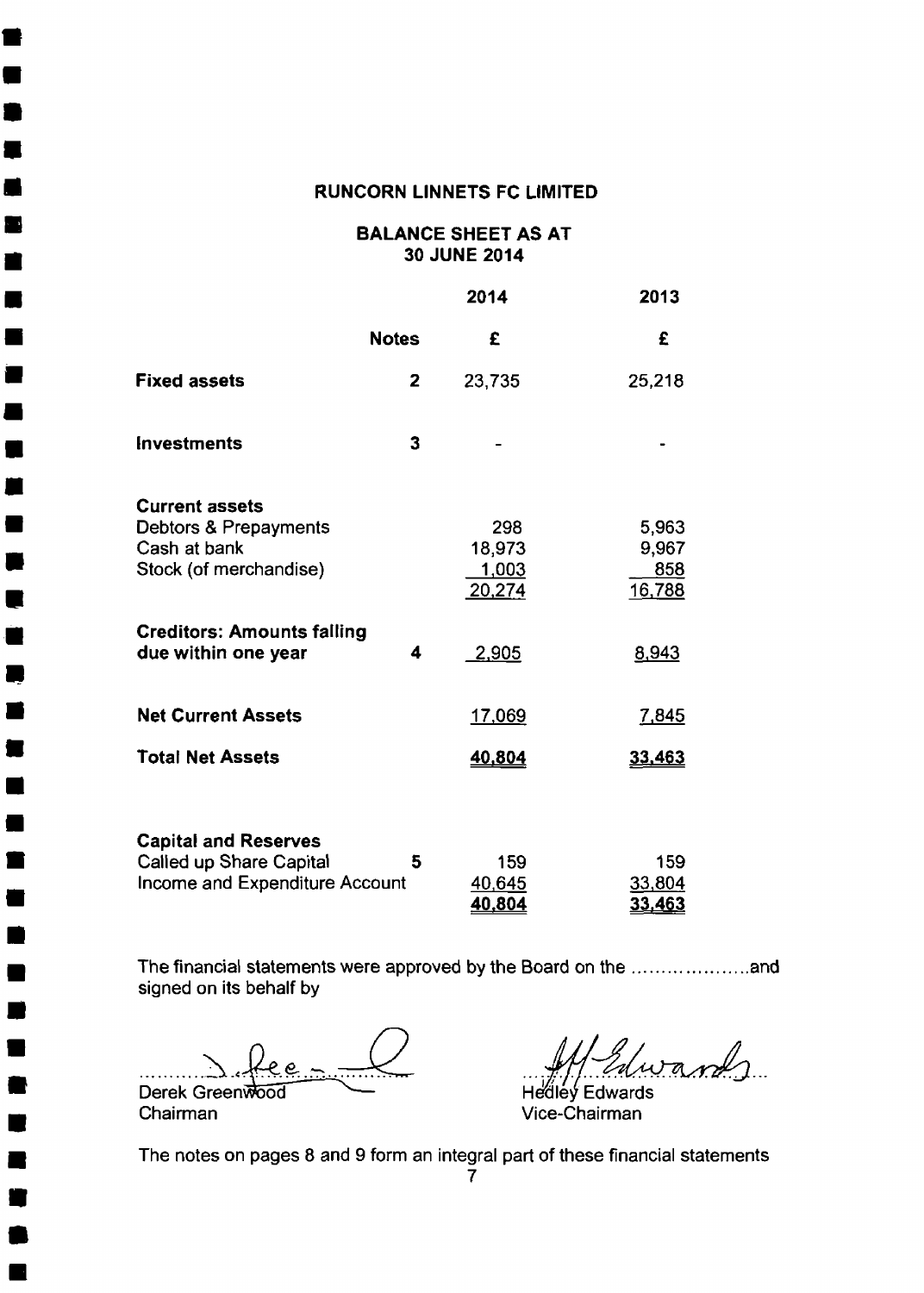# **RUNCORN LINNETS FC LIMITED NOTES TO THE FINANCIAL STATEMENTS FOR THE YEAR ENDED 30 JUNE 2014**

# **1. Accounting Policies**

# **Basis of Accounting**

The financial statements have been prepared under the historical cost convention.

# **Income**

 $\blacksquare$ 

Æ

ш

 $\blacksquare$ 

**Service** 

t and

ш

There is a rolling membership, the annual renewal date falls on the anniversary of the date on which the member joined, consequently income is stated on a receipts basis.

# **Stock**

Stock of merchandise for re-sale is stated at the lower of cost and net realisable value.

# **2. Fixed assets**

Depreciation is provided at the following annual rates in order to write off each asset over its estimated useful life.

Buildings - write off over 25 years

Plant and machinery - 15% on reducing balance

|                     | <b>Buildings</b> | <b>Plant &amp; machinery</b> |
|---------------------|------------------|------------------------------|
| Cost                |                  |                              |
| At 1 July 2013      | £25,000          | £5,239                       |
| <b>Additions</b>    |                  |                              |
| At 30 June 2014     | £25,000          | £5,239                       |
| <b>Depreciation</b> |                  |                              |
| At 1 July 2013      | £3,000           | £2,021                       |
| Charge for year     | £1,000           | £483                         |
| At 30 June 2014     | £4,000           | £2,504                       |
| Net book value      |                  |                              |
| At 30 June 2014     | £21,000          | £3,735                       |
| At 30 June 2013     | £22.000          | £3.218                       |
|                     |                  |                              |

# **3. Investments (stated at cost)**

| Shares in Runcorn Football Club at 1/7/2013                       | 400 |
|-------------------------------------------------------------------|-----|
| Share Disposal - Shares in Runcorn Football Club at 30/6/2014 Nil |     |

**£**